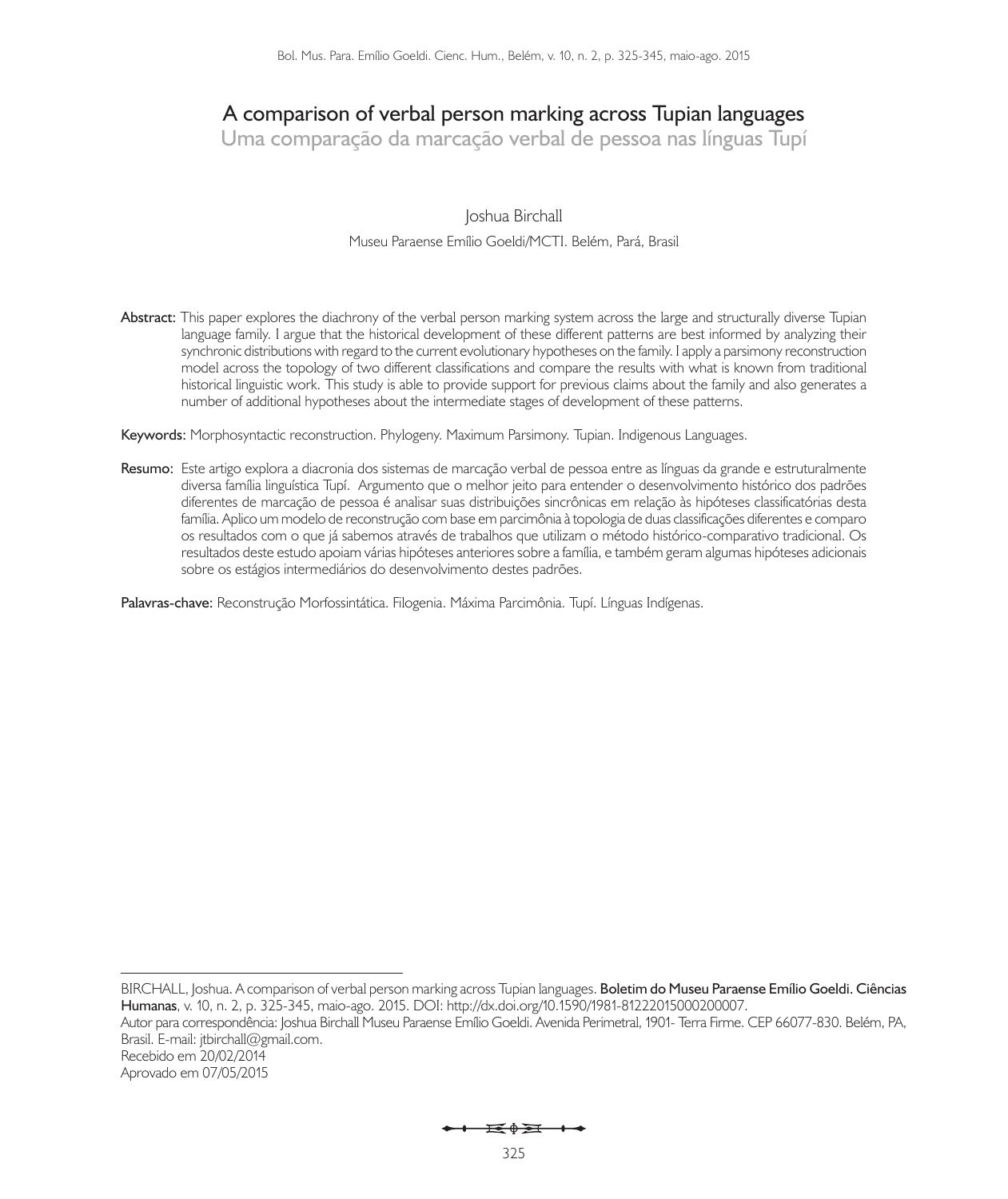## **INTRODUCTION**

Just as phonological systems and lexical inventories evolve over time in ways that can be indicative of the history that related languages share, so do grammatical structures. Historical morphosyntax examines both the development of a particular form in a language and the changes in its function. The phonological form of a morpheme can be reconstructed using reoccurring sound correspondences that occur systematically in the languages under comparison. The function of a morpheme can change over time through processes of extension and reanalysis (Harris; Campbell, 1995; Gildea, 1998) or through contact-induced structural change (Heath, 1984). With this in mind, the reconstruction of the function of a morpheme should be based on the distribution of structural patterns across a language family and informed by the presence of cognate forms in the various functions.

The development of divergent pattern in the ways that different languages within a linguistic family express grammatical relations is one area that can especially benefit from a comparative approach to morphosyntactic diachrony. This paper explores the development of the verbal person markers across the Tupian language family from a typological and historical perspective in order to provide insights into how the different forms and functions of these grammatical systems arose over time.

The Tupian language family shows a high degree of internal variation regarding the ways in which the obligatory participants of a clause, i.e. the arguments, are expressed on the predicate. Many of the Tupian languages spoken in Rondônia only index the absolutive (S/O) argument on independent main clause predicates. However, the branches primarily spoken outside of Rondônia show a number of divergent patterns, such as the hierarchical marking pattern where only a single argument in transitive clauses are indexed depending on whether it is a speech act participant (SAPs; first and second persons) or not. Some of these languages also display different classes of intransitive verbs that index their sole argument using different marker sets, and/or have developed portmanteau morphemes that index certain situations where SAPs act on one another. Furthermore, other languages show marking patterns such as the indexation of only accusative arguments, as in Juruna, or the indexation of only nominative arguments, as in Nheengatú.

This paper first provides an overview of the Tupian languages by presenting two classificatory proposals for the family and then examining the typological diversity that the languages display in their verbal person marking systems. This is followed by a brief outline of previous proposals on the historical development of different person marking patterns in the family. The changes that took place in earlier stages of development of the Tupian family are first analyzed using a parsimony reconstruction model applied to the two classificatory proposals for the family. This preliminary analysis is then reconciled with additional information coming from the presence of cognate forms in the various verbal person marker sets. It is argued that the development of both the form and function of the verbal person markers can gain considerable insight from being examined with respect to hypotheses on the diversification of the family tree into its respective branches.

## **THE TUPIAN FAMILY: AN OVERVIEW**

#### **On the classification of the Tupian family**

Seven distinct branches of the Tupian family were first identified in Rodrigues (1958), whose classification was later expanded to ten branches by considering Mundurukú, Awetí and Mawé as separate clades distinct from Tupí-Guaraní (Rodrigues 1984, 1985). More recent work has focused on joining the Tupí-Guaraní branch into a single subgroup with Mawé and Awetí, which is referred to in this paper as Mawetí-Guaraní (Rodrigues;Dietrich 1997, Corrêa-da-Silva, 2010, Drude; Meira, 2015). Based on his reconstruction of the Proto-Tupí phonological system, Rodrigues (2007) proposes a binary division of the family into an Eastern branch and a Western branch. While the author admits that work is still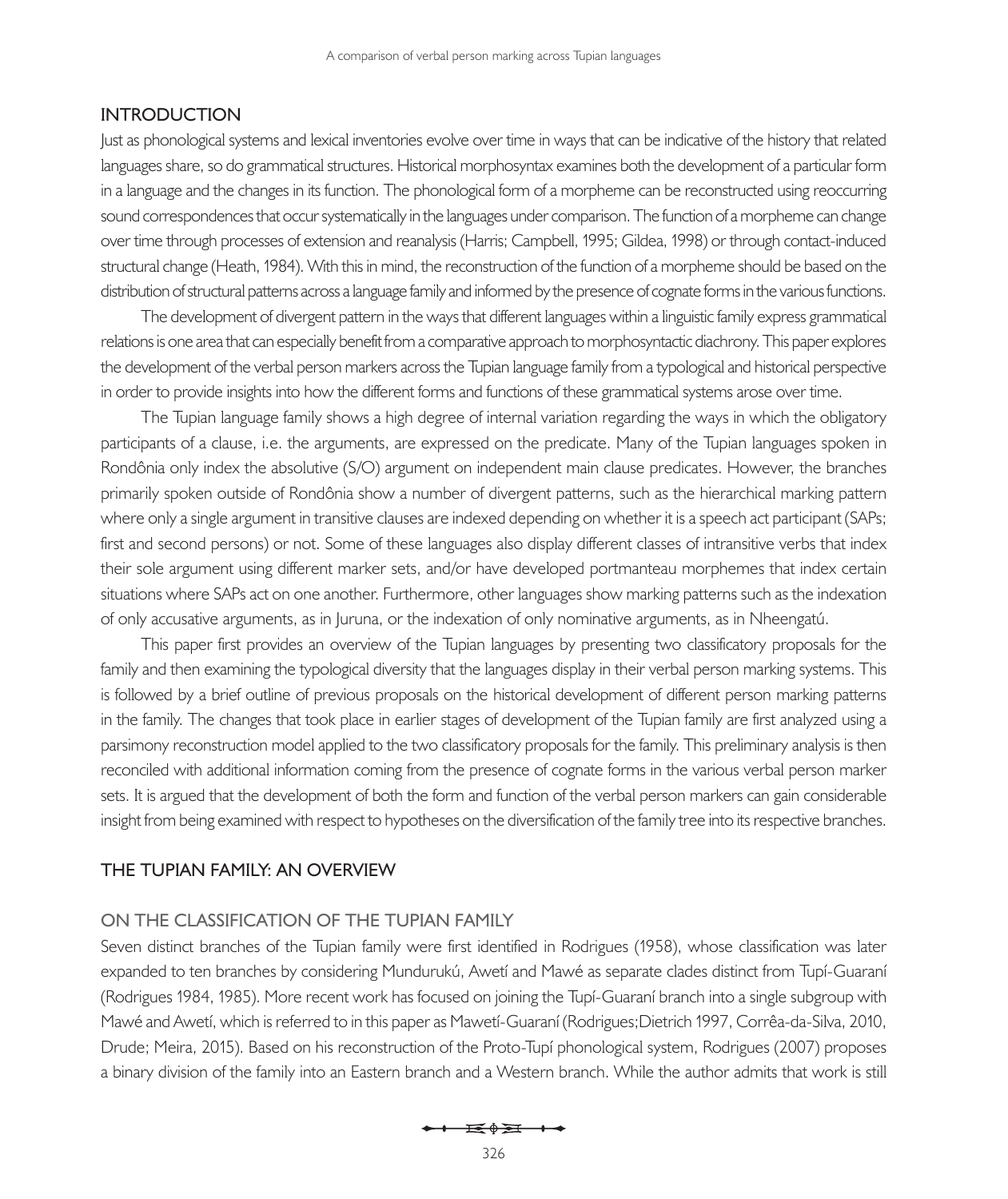needed on the reconstruction of the intermediate stages of the family, this proposal provides a fully resolved hypothesis on how the branches developed with relation to one another<sup>1</sup>. This classification is given in Figure 1, where the tip labels of each branch of the tree correspond to the name of the respective branch of the family rather than a specific language.

Since this classification draws on the specialized knowledge of Tupian experts who have worked on the family for over half a century, it will be referred to in this paper as the 'expert classification'. While a number of systematic sound correspondences are presented in Rodrigues (2007), the specific motivation for the ordering of the splits is not discussed in detail. As such, it should only be considered a working hypothesis until the details of the classification can be more fully developed. Cabral (2002) notes that the distinction between the languages that show a primarily absolutive indexation pattern and those with more divergent patterns was used "as a basis for a first division of the Tupian stock into two principal branches". In the absence of more explicit motivation for the ordering of splits within the family, it could prove problematic to use a tree whose topology was influenced by argument marking patterns to discuss the development of these patterns since the two are not independent. Argument marking patterns are also problematic to use as evidence for the Western branch of the family since the presence of absolutive indexation could be a shared retention rather than a shared innovation. For these reasons, an additional classification is also used for the parsimony analysis.

Another classification of the Tupian family was published in Walker *et al*., (2012) based on a computational analysis of 40 basic vocabulary items taken from the Automated Similarity Judgment Program (AJSP) database. This proposal is based



Figure 1. Expert classification of the Tupian family in Rodrigues (2007).

Aside from the tentative grouping of Ramarama and Puruborá into a single clade, Drude (2011) presents a classification of the Tupian family that uses only these subgroups, representing the comparative work carried out by the Tupi Comparative Project hosted at the Museu Goeldi in Belém. Since the classification only includes subgroupings already reconstructed through the comparative method, higher order relationships between the major branches are not yet included. This makes the classification more difficult to use for historical reconstruction and is therefore not utilized in the historical analyses.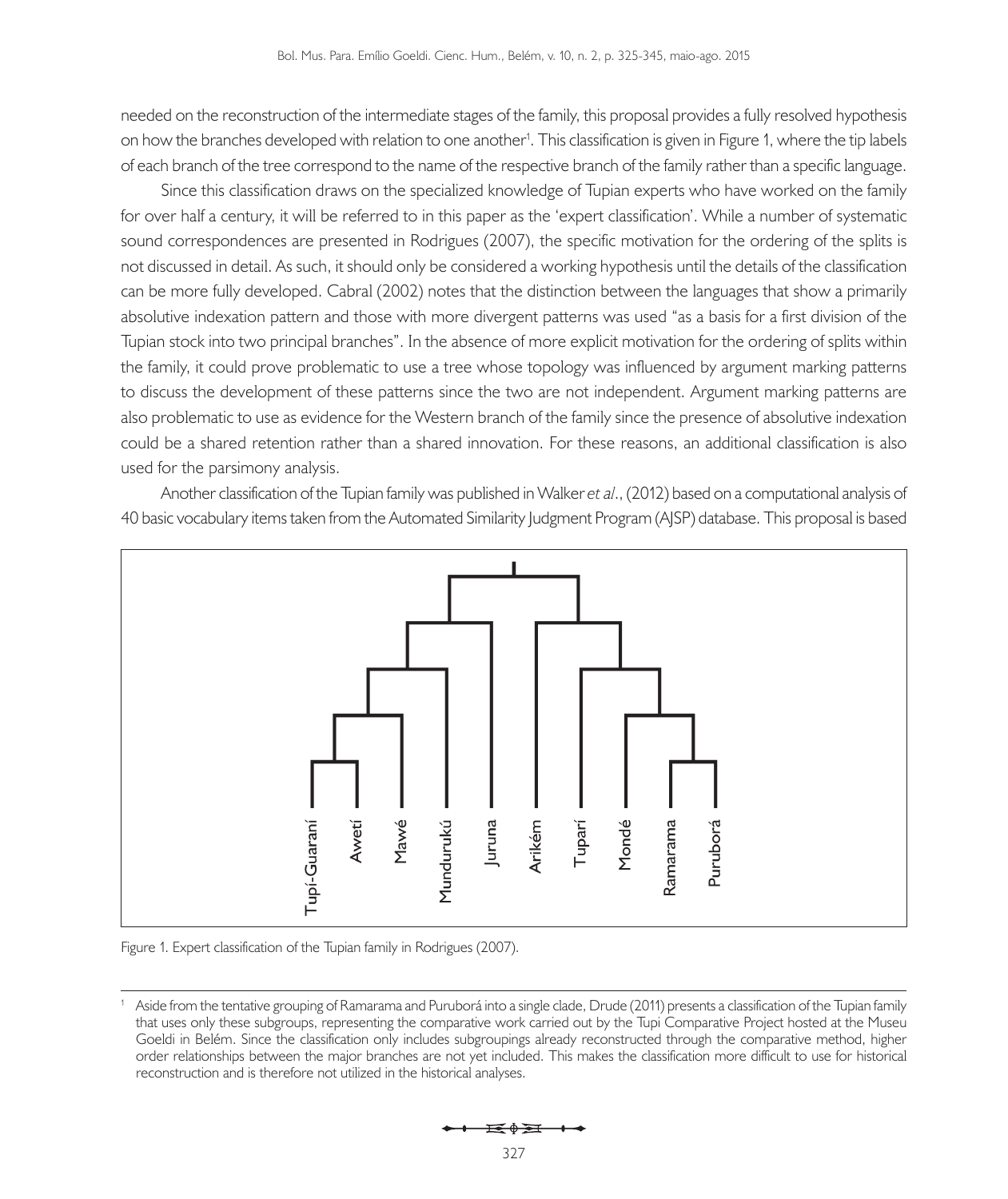on a distance matrix computed using normalized Levenshtein distances (edit distances) between pairs of corresponding lexical entries that have been transcribed with a simplified orthography (Holman *et al*., 2008). The topology of the tree is then calculated by applying the Neighbor Joining algorithm to this distance matrix (Saitou; Nei 1987). The tree was rooted using Proto-Carib as an outgroup since the two protolanguages have been postulated as descending from a common ancestor (Rodrigues, 1985). A cladogram of the ASJP tree is given in Figure 2. Note that the tip labels of the tree correspond to the names of the languages from which the data were gathered, rather than the names of the branches (subfamilies) as in Figure 1. For ease of visualization, only the languages used in this study are included<sup>2</sup>.

Unlike the expert classification of the Tupian family presented in Figure 1, the ASJP classification has the benefit of being fully transparent and replicable, with all data and sources freely available online for inspection<sup>3</sup>. It is notable that the ASJP correctly identifies all of the ten branches that are traditionally distinguished in Tupian studies, as well as a higher order relationship between Mawé, Awetí and Tupí-Guaraní. But unlike the East-West division in the Rodrigues (2007) classification, the ASJP classification shows a more ladder-like model of diversification for the family, without the Rondônian groups forming a distinct clade. Both the expert classification and the ASJP classification include Mundurukú and Juruna as the nearest phylogenetic relatives to Mawetí-Guaraní, although ASJP first groups the two former branches into an intermediate clade before forming a clade containing all of the languages in Rodrigues' Eastern branch. Since both classifications agree on a higher order relationship between Mawetí-Guaraní, Mundurukú and Juruna, and since these families are primarily located outside of Rondônia, which is often considered the homeland for the Tupian peoples (Noelli, 1996), they are referred to in this paper as the 'expansionist' subgroup of the family.



Figure 2. ASJP classification of the Tupian family adapted from Walker *et al*., (2012).

2 The Emerillon language was not included in the original ASJP tree in Walker *et al*., 2012. Its position in the tree is based on its closest phylogenetic relative in their analysis, Wayampi. Both languages belong to subgroup 8 of Tupí-Guaraní (Jensen, 1999).

$$
\leftarrow \leftarrow \mathbb{H} \oplus \mathbb{H} \rightarrow
$$

http://email.eva.mpg.de/~wichmann/languages.htm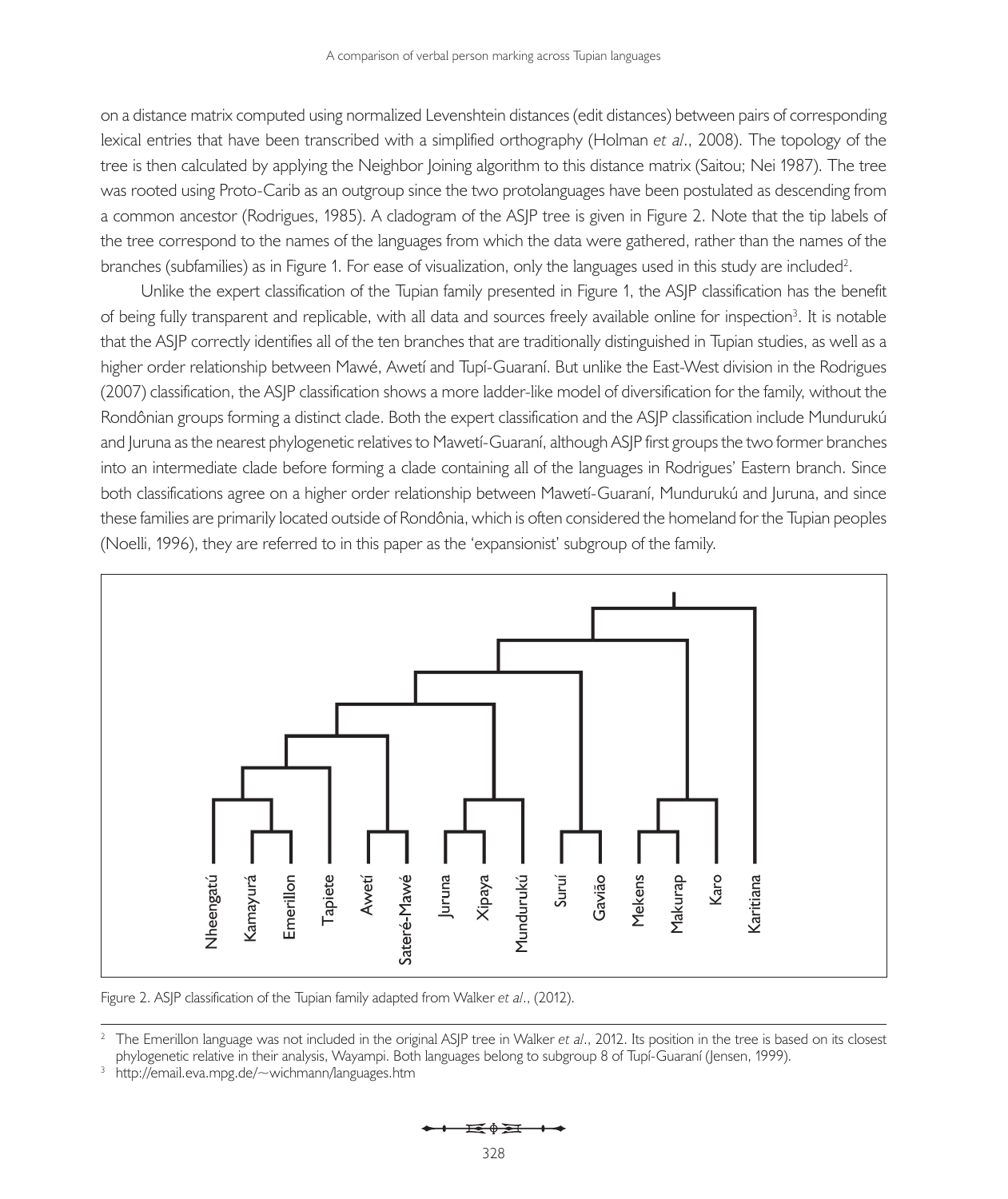# **VERBAL PERSON MARKING PATTERNS**

As mentioned above, the Tupian languages show a wide array of different verbal person marking patterns. In this paper, the Tupian languages are approached from a typological perspective that aims to explore the ways in which the different languages express arguments on the predicate within independent main clauses. The following terms are adopted to represent three important comparative concepts that are used in the coding of different structural properties, following standard use in modern typology (Comrie, 1989; Dixon, 1994, among many others): S represents the sole argument of an intransitive predicate; A represents the Agent-like argument of the predicate in a prototypical transitive construction; and, O represents the Patient-like argument of the predicate in a prototypical transitive construction. Transitivity is used here as a semantic concept to identify a specific morphosyntactic construction within a language for comparison across languages, following Lazard (2002).

For the sake of comparison of different alignment patterns in the sets of verbal argument markers, no terminological distinction is made between pronominal agreement, cross-reference and bound pronouns, in the sense that the former two can co-occur with a nominal or a free pronoun while the latter cannot (Haspelmath, 2013). Imposing such a distinction on the data would obscure any diachronic discussion of alignment. For example, some of the Tupian languages with an absolutive marking pattern do not allow for the verbal marker to co-occur with a realized O nominal but only a S nominal, such that these languages would therefore be described as having an unusual marked-S system (Galucio, 2001, p. 77-79 for a discussion on the person markers in Mekens). These different characterizations of verbal argument marking are included under the term 'indexation' in this paper. As in many Tupian studies, the term 'person markers' is also used here to include both pronominal clitics and affixes that are bound to the verb.

An absolutive marking pattern, where S and O are indexed with the same morphological paradigm, is observed in main clause verbal inflection in languages of the Tuparí, Ramarama, Mondé and Arikém subfamilies<sup>4</sup>. An example of a language with ergative alignment through the indexation of the absolutive argument (S/O) is Wayoró in (1):

(1) Wayoró (Tuparí; Nogueira 2011:69-70)5

| a. <b>tfi-</b> pi:to-kar-a-t       | tfire |  | b. <b>tfi-</b> po-kw-a-t       | agopkap |  |
|------------------------------------|-------|--|--------------------------------|---------|--|
| 1PL INCL-rest-VBLZ-TV-PST 1PL INCL |       |  | 1PL INCL-burn-VBLZ-TV-PST fire |         |  |
| 'We (incl.) rested'                |       |  | 'The fire burned us (incl.)'   |         |  |

While many of the Tupian languages that reside in Rondônia show an absolutive indexation pattern like Wayoró, others in the family use distinct marker sets to index A and O arguments in the clause. In most languages, these marker sets are in complementary distribution with each other and occur in the same morphological slot, generally as a prefix or proclitic<sup>6</sup>. In languages like Sateré-Mawé, Mundurukú and some members of the Tupí-Guaraní branch, the basic main clause construction shows multiple alignment patterns where S of one class of intransitive verbs is indexed with

<sup>&</sup>lt;sup>4</sup> Across the family, the set of markers that indexes O is often used to mark the object of a postposition and the possessor of a noun.

 $^5$  The original transcription of the authors is replicated as closely as possible. Due to varying usage of the grapheme  $\lt$ j $>$ , the transcriptions been altered to be consistent across the examples such that  $\langle \rangle$  represents the palatal glide  $\eta/$ . Other uses of  $\langle \rangle$  have been converted into their IPA equivalent for ease of comparison.

<sup>6</sup> These different sets of markers are referred to in the paper using roman numerals, such that the marker set that indexes A is Set I and the set that indexes O is Set II. These labels are not to be confused with the labels given to different marker sets in other Tupian studies, such as in Jensen (1990), although their labels are equivalent for most cases within the Tupí-Guaraní branch.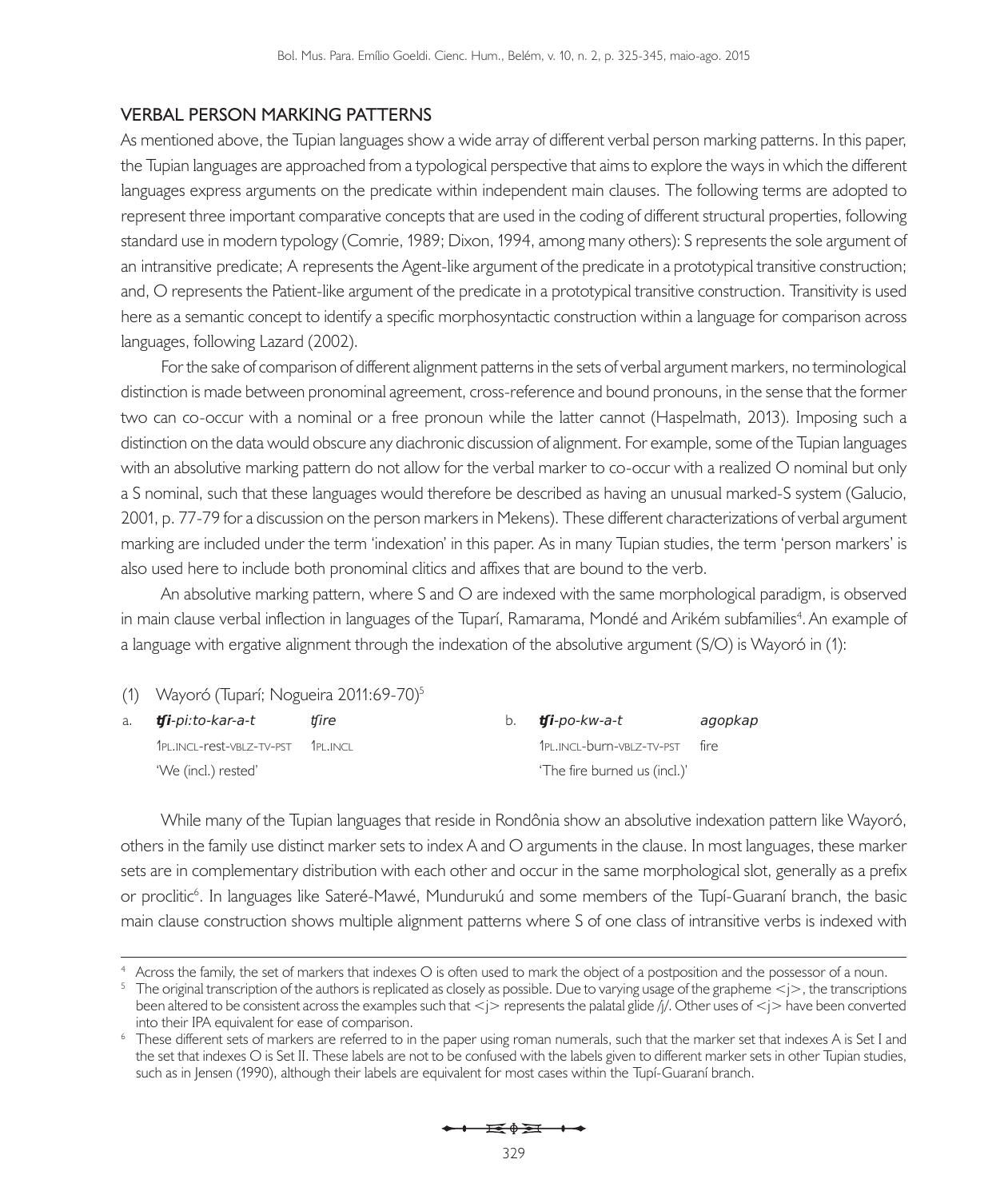the same set of markers as O, showing ergative alignment, while S of a different class of intransitive verbs is indexed with the same set of markers as A, showing accusative alignment<sup>7</sup>. Furthermore, the indexation of A and O in transitive clauses is conditioned by which argument is ranked higher on a person hierarchy that privileges speech act participants ( $1$ <sup>st</sup> and  $2^{nd}$  persons) over non-speech act participants ( $3^{rd}$  persons), resulting in a person hierarchy that can be roughly characterized as SAPs> 3. As such, these languages show two different factors that condition indexation: the scenario between co-arguments in transitive clauses and the lexical class of intransitive predicates<sup>8</sup>.

First, let us consider the hierarchical indexation pattern in transitive clauses. Take for example the use of different sets of markers to index A and O in Mundurukú, as shown in example (2):

(2) Mundurukú transitive indexation (Gomes, 2006, p. 48-49, 52, 74)

| a. | bio   | $o = i$ -aoka              |    | ön   | bio                     | aoka-m                               |
|----|-------|----------------------------|----|------|-------------------------|--------------------------------------|
|    | tapir | $1$ sg. $I = R1$ -kill     |    | 1sG  | tapir                   | $k$ ill- $IPFV$                      |
|    |       | 'I killed the tapir'       |    |      | 'I will kill the tapir' |                                      |
| b. | ixe   | <b>wuj</b> =dobuxikxiã     | d. | ãasũ | õn                      | $e$ =nomuwãwã-m                      |
|    | 3sG   | $1P$ . INCL $II = find$    |    | now  | 1sG                     | $2$ sg. II $=$ $R1$ . call. DUR-IPFV |
|    |       | 'He is finding us (incl.)' |    |      | 'Now I am calling you'  |                                      |

Notice how in example (2a), the A argument is indexed with the Set I proclitic *o=*, while in (2b), the O argument is indexed with the Set II proclitic *wuj=.* This is due to the fact that the A argument in (2a) outranks the O co-argument on the person hierarchy, while the O argument in (2b) outranks the A co-argument since the indexed arguments are speech act participants<sup>9</sup>. However, verbs that are marked for imperfective aspect with the suffix *–m* never index the A argument (2c), while SAP O is indexed with a Set II proclitic (2d).

Additionally, Mundurukú has two classes of intransitive verbs that each take a different set of markers to index the sole argument of the predicate<sup>10</sup>. For the major class of verbs, the subject is indexed with the Set I markers, while the subject of a minor class verb is indexed with the Set II markers, as seen in example (3):

 $^7$  Many Tupian languages, particularly of the expansionist group, have two distinct classes of intransitive verbs that index their subjects with different marker sets. The class of verbs composed of members that displays semantic properties associated with the Agent argument, namely volition and control (cf. Foley, 2005), are referred to as the major class of intransitive verbs, abbreviated as S<sub>maj</sub>. As discussed below, Tupian specialists have employed a number of different labels to describe this class of verbs such as 'active', 'agentive', 'procedural' and so forth. The class of verbs whose S is indexed differently from the major class intransitive verbs will be referred to as the minor class, whose argument is abbreviated as S<sub>min</sub>. In Tupian languages, the verbs of the minor class often displays semantic properties typically associated with the Patient argument, namely affectedness and lack of control. However, semantic differences alone are not sufficient to posit a split intransitive system unless these semantic differences are reflected in the way that the S argument is indexed on the predicate.

<sup>8</sup> See Zúñiga (2006) for the use of the term 'scenario' in reference to the typology of hierarchical marking. In this paper, the term local scenario is used when SAP A acts on SAP O, direct scenario when SAP A acts on 3<sup>rd</sup> person O, inverse scenario when 3<sup>rd</sup> person A acts on SAP O, and non-local scenario when 3<sup>rd</sup> person A acts on 3<sup>rd</sup> person O.

<sup>9</sup> In non-local scenarios A is indexed on the verb. Unlike many Tupí-Guaraní languages that use a special portmanteau morpheme to index both A and O in local scenarios (see ex.5 below and Rose, this volume). Mundurukú always indexes O when it is a SAP (Gomes, 2006, p. 48). Furthermore, as can be seen in Table 2, there are a number of homophonies across the paradigms such that 1<sup>st</sup> and 2<sup>nd</sup> persons singular and 1<sup>st</sup> person plural exclusive arguments are indexed using the same form whether S<sub>maj</sub>, S<sub>min</sub>, A or O.<br><sup>10</sup> The major class of verbs, what Gomes (2006) calls 'procedural' intransitive verbs, are those that d

agent that exerts control over the event. The minor class of intransitive verbs, the 'stative' verbs, denote a state or quality of the subject (Gomes, 2006, p. 63). Picanço (pers. comm. 2011) notes that certain verbs denoting events that involve a participant that does not exert control over the event, such as 'drown' or 'cry', are marked in the same way as the stative verbs.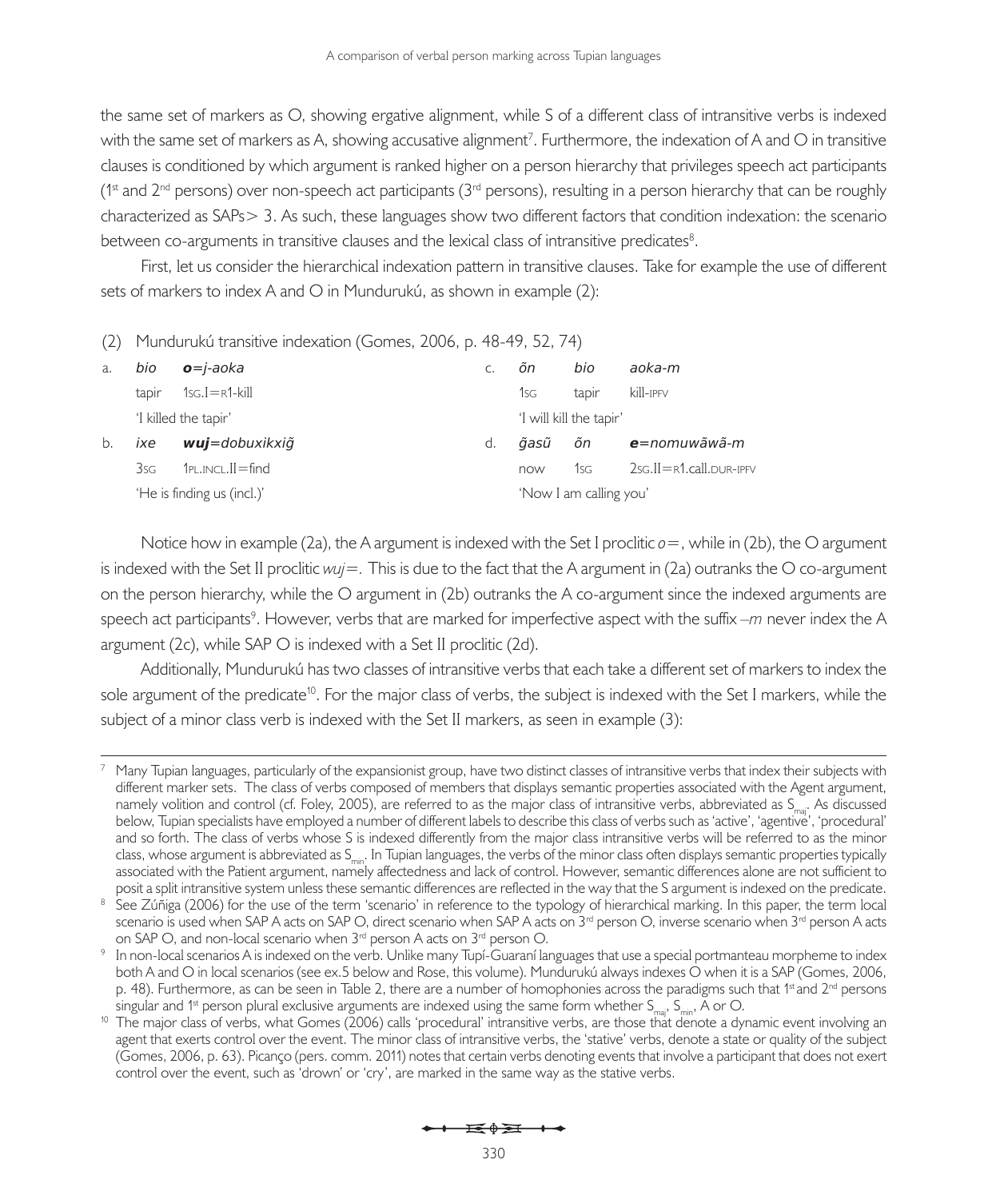(3) Mundurukú intransitive indexation (Gomes, 2006 p. 50-51, 141)

| a. | kuj                     | $o = adzok$                            |    |       |                              |          |            |
|----|-------------------------|----------------------------------------|----|-------|------------------------------|----------|------------|
|    | already                 | $1sc.I =$ bathe                        |    |       |                              |          |            |
|    | 'I have already bathed' |                                        |    |       |                              |          |            |
| b. | wujdzu                  | $wuj =$ direm                          | C. | qaxîn | ma                           | wujdzu   | cu-m       |
|    | 1pi .inci               | $1$ PLJNCL $\overline{N}$ $I =$ be wet |    | soon  | really                       | 1pl.incl | leave-IPFV |
|    | 'We (incl.) are wet'    |                                        |    |       | 'We are leaving really soon' |          |            |

Given the examples shown in (2) and (3), Mundurukú major class intransitive verbs show accusative alignment  $(S=A)$ , while the minor class verbs show ergative alignment  $(S=C)$ . Indexation patterns with splits in intransitive marking like that shown for Mundurukú in (3a-b) have often led to these languages being described as 'split ergative'. This split only occurs with verbs in the unmarked perfective aspect in Mundurukú, while verbs in the marked imperfective aspect show an entirely different verbal marking pattern: accusative alignment through the indexation of O (3c).

 The Awetí language shows a split in the indexation of intransitive subjects that diverges somewhat from the pattern seen for perfective Mundurukú verbs. Awetí has three sets of argument markers: Set I is used to mark A, Set II is used to mark  $S_{\text{min}}$  and O, and Set III is used to mark  $S_{\text{maj}}$ <sup>11</sup>.

(4) Awetí (Borella, 2000 p. 136, 140, 148, 155)

| a. | kujta-za                 | <b>wejt</b> -apit           | na?    |    | ito               | <b>it-</b> akup-eju    |
|----|--------------------------|-----------------------------|--------|----|-------------------|------------------------|
|    | $DEM(M)-COL$ 3.1-burn    |                             | 3SG(M) |    | 1SG(M)            | 1sg.II-have.fever-cont |
|    | 'Those ones burned him'  |                             |        |    | 'I have a fever'  |                        |
| b. | kujta-za                 | o-azũ-eiu                   |        | d. | kuitã             | <b>i</b> -tup          |
|    |                          | DEM(M)-COL 3.III-dance-CONT |        |    | DEM(M)            | 1sg.II-see             |
|    | 'Those ones are dancing' |                             |        |    | 'That one saw me' |                        |
|    |                          |                             |        |    |                   |                        |

Notice how in (4a) the 3<sup>rd</sup> person A is indexed by a prefix *wejt*-, while the 3<sup>rd</sup> person intransitive subject (S<sub>mai</sub>) in (4b) is indexed by the prefix *o*-. Furthermore, the 1<sup>st</sup> person singular S<sub>min</sub> in (4c) is indexed with the same prefix *i(t)*- as the 1<sup>st</sup> person singular O in (4d). While there are certain homophonies within the prefix paradigm not presented above, these examples show that the class of active intransitive verbs in Awetí is not indexed using the same prefix paradigm as A, while still showing the same pattern of hierarchical marking with split intransitivity found elsewhere in the Mawetí-Guaraní and Mundurukú subgroups<sup>12</sup>.

Many Tupí-Guaraní languages show hierarchical indexation patterns similar to that seen for Mundurukú perfective verbs in (2) and (3). But unlike Mundurukú, these languages often have an additional marker set of portmanteau prefixes (Jensen's Set 4) that index a 1<sup>st</sup> person A with a  $2^{nd}$  person O co-argument in transitive clauses, as in (5) for Kamayurá<sup>13</sup>.

 $\overrightarrow{=}$   $\overrightarrow{0}$   $\overrightarrow{2}$   $\overrightarrow{1}$   $\overrightarrow{0}$ 

<sup>&</sup>lt;sup>11</sup> Borella (2000, p.131) labels the S<sub>min</sub> intransitive verbs as 'descriptive verbs' and the S<sub>mil</sub> class as 'active intransitive verbs'.<br><sup>12</sup> The indexation pattern in Awetí is problematic for the often-repeated assump control over the activity) will be S<sub>A</sub>, marked like A…" (Dixon, p. 1994). This is one of the primary reasons that the S<sub>ma</sub>/S<sub>min</sub> notation is adopted here, so that a distinction can be made between the alignment of the intransitive class of predicates and the semantics of the lexical class.

<sup>&</sup>lt;sup>13</sup> While no similar portmanteau forms occur in Awetí, Sateré-Mawé uses the prefix *moro*- to index local scenarios where 1<sup>st</sup> person A acts on a 2<sup>nd</sup> person O co-argument. Corrêa-da-Silva (2010, p. 248) suggests that the form was probably borrowed from a Tupí-Guaraní language.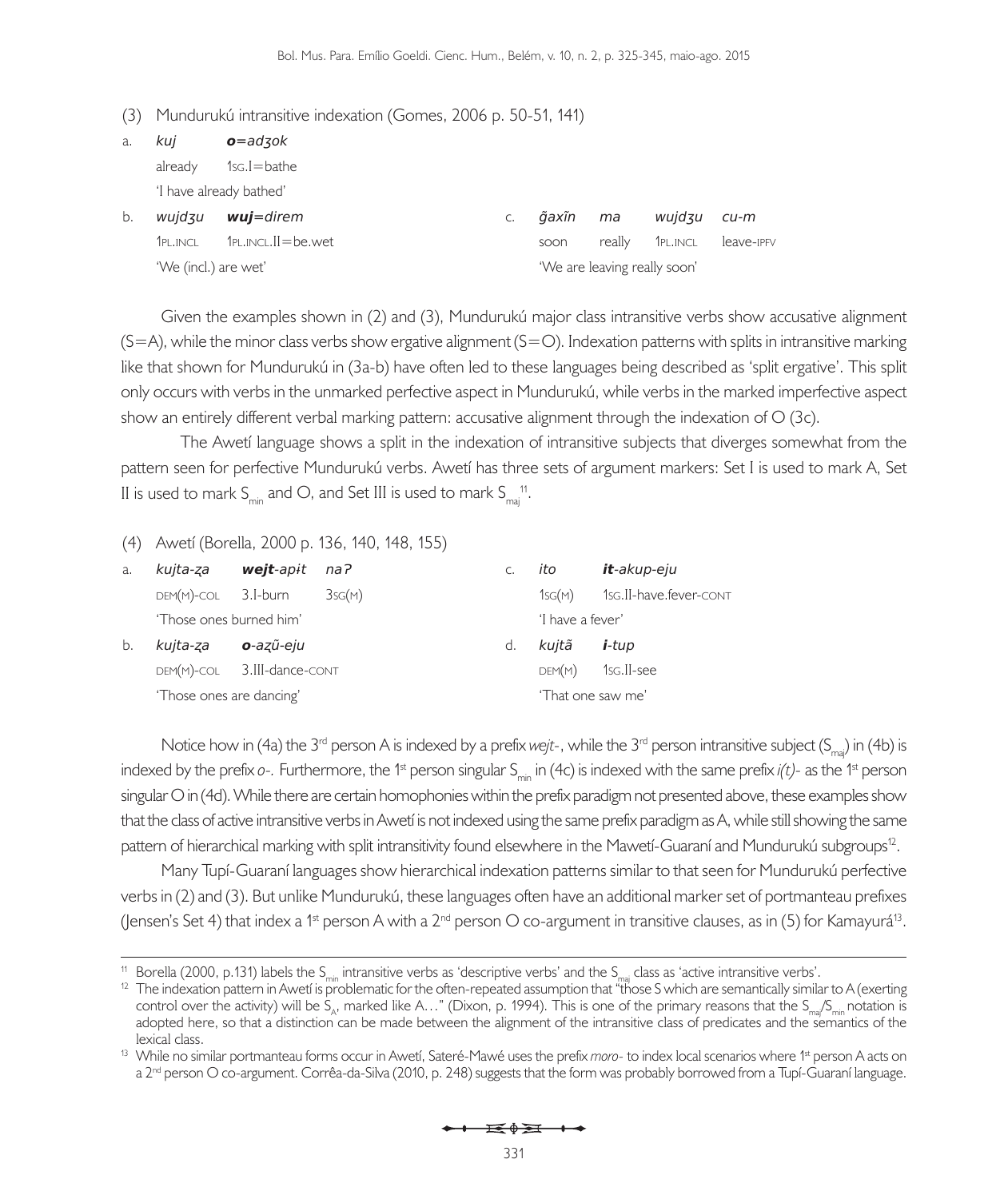(5) Kamayurá transitive indexation (Seki, 2000, p.140)

| a. | ere-etsak            |    | <b>oro</b> -etsak              |
|----|----------------------|----|--------------------------------|
|    | $2$ sg. I-see        |    | $1A.2$ sg. O-see               |
|    | 'You (sg.) saw him'  |    | 'We (excl.) / I see you (sg.)' |
|    |                      |    |                                |
| b. | $ne=r-etsak$         | d. | opo-etsak                      |
|    | $2$ sg. II $=$ R-see |    | $1A.2P1.0-see$                 |

The Set II markers in Kamayurá show different attachment to the verb depending on the person of the marker. The SAP forms are analyzed as proclitics that attach after the inclusion of the 'relational prefix' (5b), a phonological class marker that attaches to certain nouns and verbs depending on their inflection (Meira; Drude, 2013). The  $3^{rd}$  person form *i*- is analyzed differently in various Tupí-Guaraní languages, but Seki (2000, p. 66) analyzes it as a 3<sup>rd</sup> person form of the relational prefix. Since the referential hierarchy in Kamayurá does not allow for the indexation of 3<sup>rd</sup> person O in transitive clauses, the 3<sup>rd</sup> person Set II form is best observed in the person inflection of minor class intransitive verbs, as seen in  $(6)^{14}$ .

(6) Kamayurá minor class intransitive indexation (Seki, 2000, p.157)

| a. <i>i-ʻajura <b>i</b>-huku</i> |                        |                 | b. ene <b>n</b> =r-oryp     |
|----------------------------------|------------------------|-----------------|-----------------------------|
|                                  | 3.II-neck 3.II-be.long |                 | $2sG$ $2sG.II = R-be.happy$ |
| 'His neck is long'               |                        | 'You are happy' |                             |

Jensen (1998) reconstructs an additional marker set for Proto-Tupí-Guaraní that was used to index the absolutive argument of dependent verbs when it is coreferential with the subject (S/A) of the matrix independent clause<sup>15</sup>. This can be seen in the Kamayurá 'gerund' constructions shown in (7).

## (7) Kamayurá gerund constructions (Seki, 2000, p. 315-316)

| a. | a-ke-potat                  | $we$ -pytu'u-me $=$ ran                      | b. <i>ja-jemo'ypy</i> | <b>jere</b> -karu-m |                                       |
|----|-----------------------------|----------------------------------------------|-----------------------|---------------------|---------------------------------------|
|    |                             | $1sc.I-sleep-DESID$ $1sc.DEP-relax-GER=CONI$ |                       |                     | 1PL.INCL.I-begin 1PL.INCL.DEP-eat-GER |
|    | 'I want to sleep and relax' |                                              |                       | 'We began to eat'   |                                       |

Not all Tupí-Guaraní languages show the same pattern of hierarchical indexation as Kamayurá. Nheengatú appears to have lost the hierarchical marking pattern found across much of the rest of the branch while still utilizing two distinct marker sets to index the subjects of different classes of intransitive verbs. Nheengatú additionally lost the inclusive-exclusive distinction in its person markers and does not have portmanteau forms for 1<sup>st</sup> person A acting on 2<sup>nd</sup> person O (Cruz, 2011, p. 132-3).

<sup>&</sup>lt;sup>14</sup> The use of *i*- as a <sup>3rd</sup> person O marker is well attested in the now extinct Tupí-Guaraní language Tupinambá, such as in the example *a-i-kutúk* 1sg.I-3.II-pierce 'I pierced it' (Jensen, 1990, p.121). This pattern of marking 3rd person O together with the Set I A marker in transitive clauses is reconstructed for PTG in Jensen (1998). This helps to explain the difference between the S<sub>mal</sub> and A marker sets in Awetí for 1st person plural exclusive, where the A form *ozoj*- arose from the S form *ozo*- attached to *i*- in the transitive. See also Monserrat (1976).

<sup>&</sup>lt;sup>15</sup> In some Tupí-Guaraní languages, the same set of prefixes is used to indicate coreference between the subject of a transitive clause and the possessor of O, such as in Tapirapé *ã-ma-pen we-pa* 1sg.I-caus-break 1sg.coref-hand 'I broke my hand' (Leite 1989 *apud* Jensen 1998, p. 504). In most other instances, the  $S_{\text{min}}/O$  markers are also used to express possession.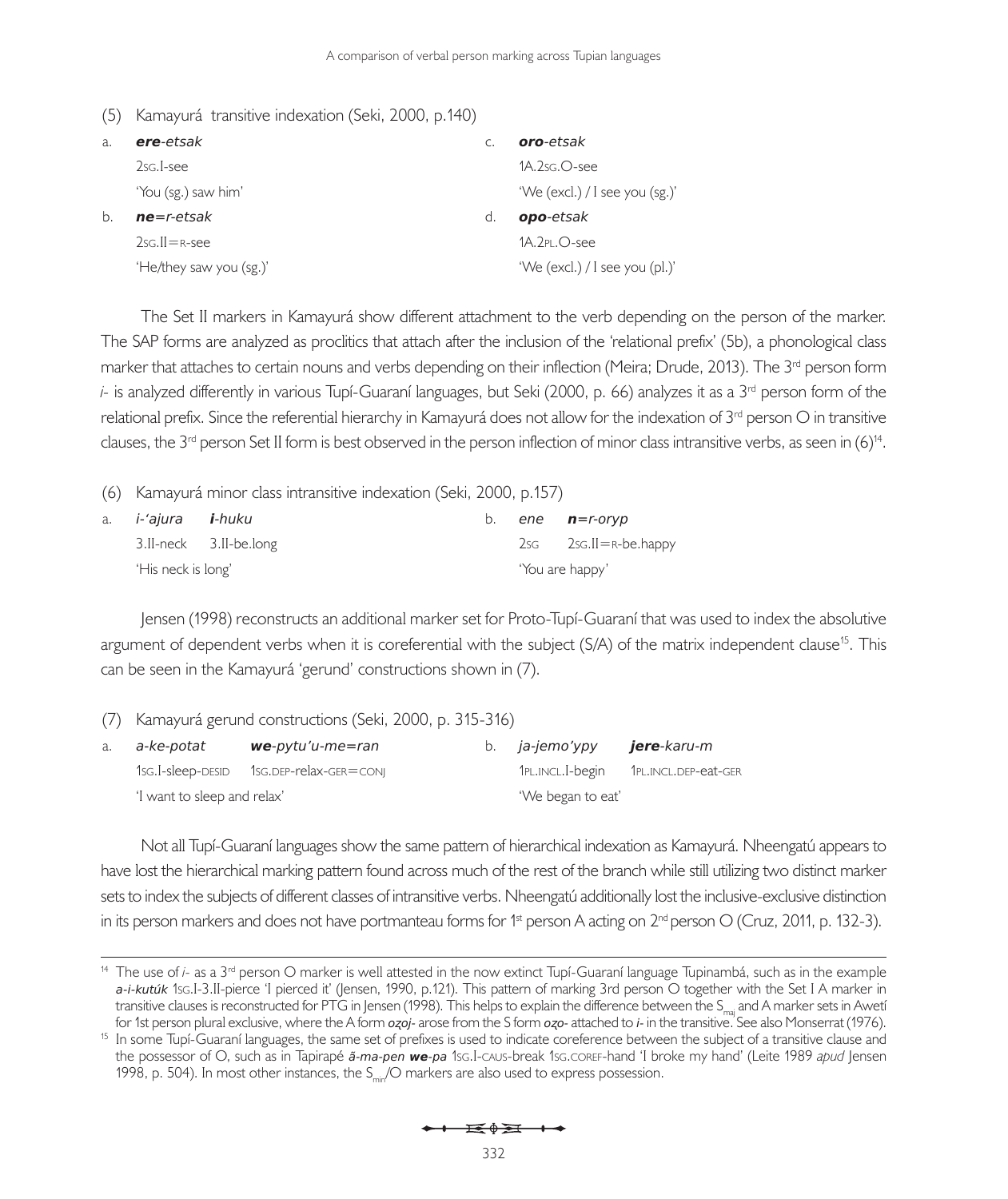A final interesting pattern can be observed in the Juruna language. Juruna was initially described as only indexing O in Fargetti (2001), similar to its sister language Xipaya described in Rodrigues (1995). However, a more recent analysis of Juruna verb structure in Lima (2008) shows that there is a class of intransitive verbs, which she calls 'unaccusatives', that indeed allows for S (8b-c) to be indexed with the same marker set as that used for O (8a), while the other class of intransitive verbs ('unergatives') do not allow for S to be indexed (8d).

(8) Juruna (Fargetti, 2001, p. 178, 191; Lima, 2008, p. 176, 180)

| a. |               | una <b>e</b> =djídaku e=bé |                  | $C_{1}$ |           |       | es=abéáta <b>i</b> =Púrú              | anu |
|----|---------------|----------------------------|------------------|---------|-----------|-------|---------------------------------------|-----|
|    |               | $1$ sg $2$ sg=hit          | $2sG = \Delta T$ |         |           |       | $2PL = clothes$ $3sG = be, wet$ $ASP$ |     |
|    | 'I hit you'   |                            |                  |         |           |       | 'Your (pl.) clothes are wet'          |     |
| b. |               | ena <b>e</b> =kũãũ         |                  | d.      | ena       | tahu  |                                       |     |
|    | 2sG           | $2sG =$ faint              |                  |         | 2sG       | - run |                                       |     |
|    | 'You fainted' |                            |                  |         | 'You ran' |       |                                       |     |

While absolutive marking and the hierarchical/split intransitive marking are the two dominant patterns observed across the Tupian family, the divergent patterns in languages such as Juruna, Awetí and Mundurukú help to inform an analysis of how the dominant patterns arose.

## **ON THE DEVELOPMENT OF THE VERBAL PERSON MARKERS**

Now that the different marking patterns across the Tupian languages have been introduced, the discussion turns to the historical development of these patterns. While a reconstruction of the marker sets in Proto-Tupí is well beyond the scope of this article, it is possible to identify cognate forms and compare their grammatical function across the family based on previous work. These differences are explored with relation to two hypotheses on the classification of the Tupian language family, and the changes discussed are modeled over these trees using a parsimony model for ancestral state reconstruction. Since considerable work already exists on the development of verbal person marking within the Tupí-Guaraní branch, the following sections focus on the development of the markers across the family with regard to the changes that must have occurred to produce the patterns reconstructed for Proto-Tupí-Guaraní (PTG) as well as those observed within the other branches of the family.

## **PREVIOUS CLAIMS**

The two most explicit proposals for the development of verbal argument marking across the Tupian family are Jensen (1998) and Gildea (2002). Based on her experience with Tupí-Guaraní languages, Jensen (1998, p. 565-573) proposes a five stage process for the development of the hierarchical indexation in PTG from a putative Pre-PTG, as shown in (9):

- (9) The development of PTG indexation per Jensen (1998)
- a. Pre-PTG indexed only absolutive arguments on independent verbs. Ergative arguments were expressed with free pronouns or nominals.
- b. Agentive intransitive verbs developed a new set of prefixes.

 $\overrightarrow{=}$   $\overrightarrow{}}$   $\overrightarrow{}}$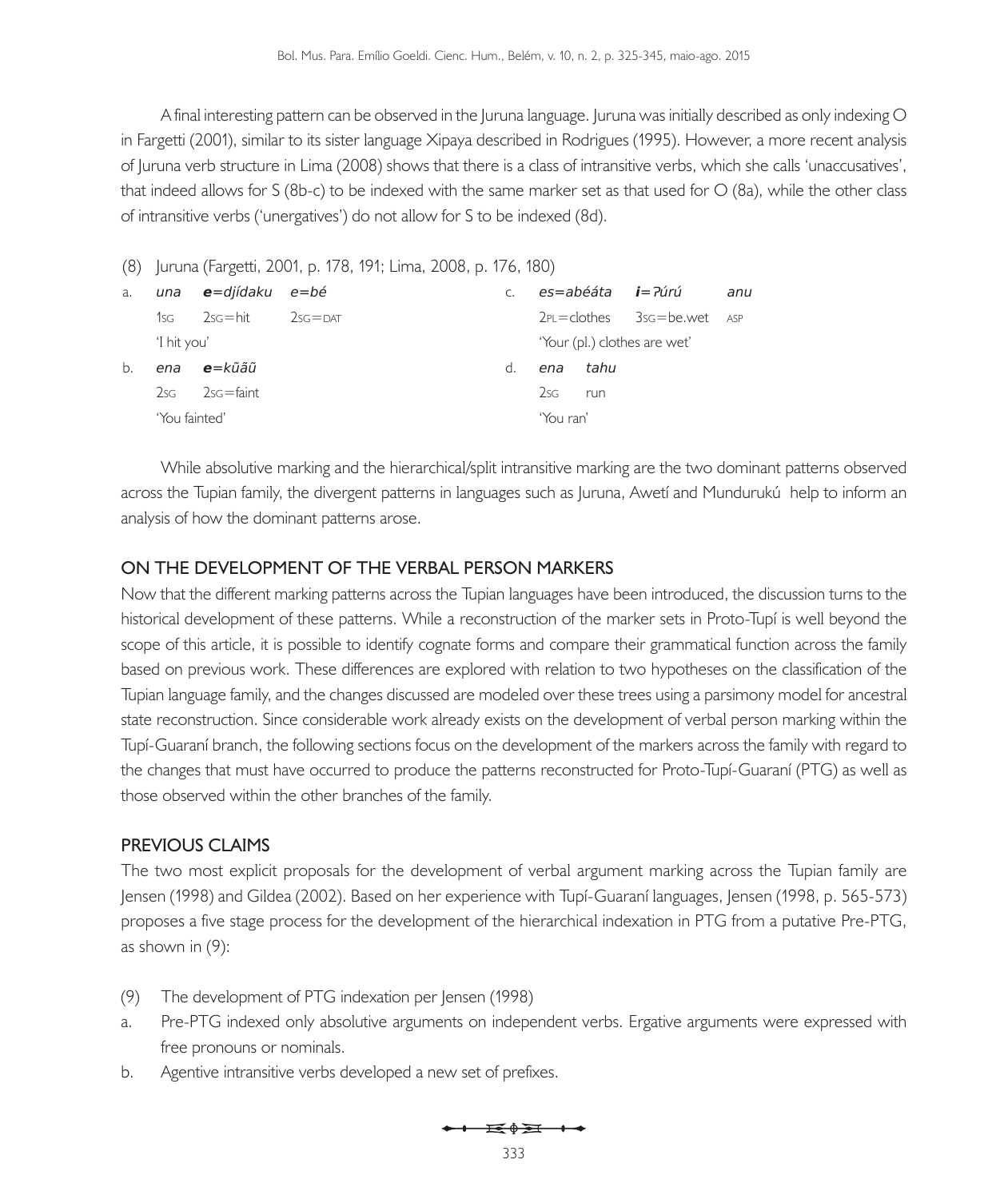- c. The agentive intransitive prefix set was extended to also index A of transitive verbs when O is  $3^{rd}$  person. In these direct scenarios, both A and O are indexed. In inverse and local scenarios, where O is a SAP, only O is indexed.
- d. A distinction between SAPs develops in the person hierarchy such that 1>2>3.
- e. Portmanteau prefixes \*oro- and \*opo- are developed that index 1<sup>st</sup> person A acting on a 2<sup>nd</sup> person O co-argument.

Thus in Jensen's analysis, the  $S_{min}/O$  marker set is considered inherited from an earlier stage in the family, and an additional marker set for indexing agentive intransitive verbs was innovated from an unidentified source. The person hierarchy only developed in transitive clauses after the extension of the innovated marker set from marking only the subject of major class (agentive) intransitive verbs to the subject of transitive clauses. Both of these key aspects of this model are further discussed below.

Drawing from basic tenets of grammaticalization theory and his reconstructive work with Cariban languages, Gildea (2002) proposes a completely different diachronic pathway for the development of PTG person marking. His argumentation is based on principles of historical syntax that hold that older morphemes tend to be phonetically smaller, semantically more opaque, closer to the stem and show more morpho-phonemic irregularity than relatively newer morphemes (following Givón, 2000, p.120-121). Using this logic, Gildea argues that it is unlikely that pre-PTG indexed the absolutive argument on the predicate since the  $S_{min}/O$  marker set are phonetically larger than the  $S_{max}/A$ set, less bound to the predicate, and show a higher degree of similarity with the free pronoun set. He proposes that the  $*_{i}/c$ - 3<sup>rd</sup> person S<sub>min</sub>/O prefix is the oldest and that the system that developed for PTG arose from a predominately nominative-accusative indexation system as shown in (10).

- (10) The development of PTG indexation per Gildea (2002)
- a. Predicates index 3rd person O with the \**i-/\*c-* prefix. It is possible that a class of intransitive verbs also used these prefixes for subject indexation.
- b. S<sub>mai</sub>/A prefix set develops from a set of free pronouns that were lost prior to the development of PTG. These prefixes attach further away from the stem than the *i-/c-* markers, resulting in a nominative-accusative pattern when  $O$  is  $3^{rd}$  person.
- c. The  $1st$  person acting on  $2<sup>nd</sup>$  person portmanteau prefixes develop.
- d. The S<sub>min</sub>/O marker set developed from the free pronoun set that replaced the earlier pronoun set that formed the S/A marker set.

Central to Gildea's model is that the 3<sup>rd</sup> person S<sub>min</sub>/O prefix \*i-/\*c- was inherited from an earlier stage of the family and that the proclitic forms that index the SAP arguments within that same marker set developed after the inclusion of an additional marker set that indexes  $S_{\text{maj}}/A$ .

Both Jensen (1998) and Gildea (2002) contribute many important insights into the development of PTG argument indexation. However, at the time that these proposals were being written, only a few studies had been published on the grammar of the non-Tupí-Guaraní languages. Since the turn of the century there has been a marked increase in the quantity and quality of the descriptive materials available on these languages. Furthermore, greater attention has since been paid to the classification and reconstruction of the various branches of the family. Both of these factors can now help to refine our understanding of the development of this system.

 $+$   $\overline{\mathbf{13}}$   $+$   $\overline{\mathbf{24}}$   $+$   $\overline{\mathbf{36}}$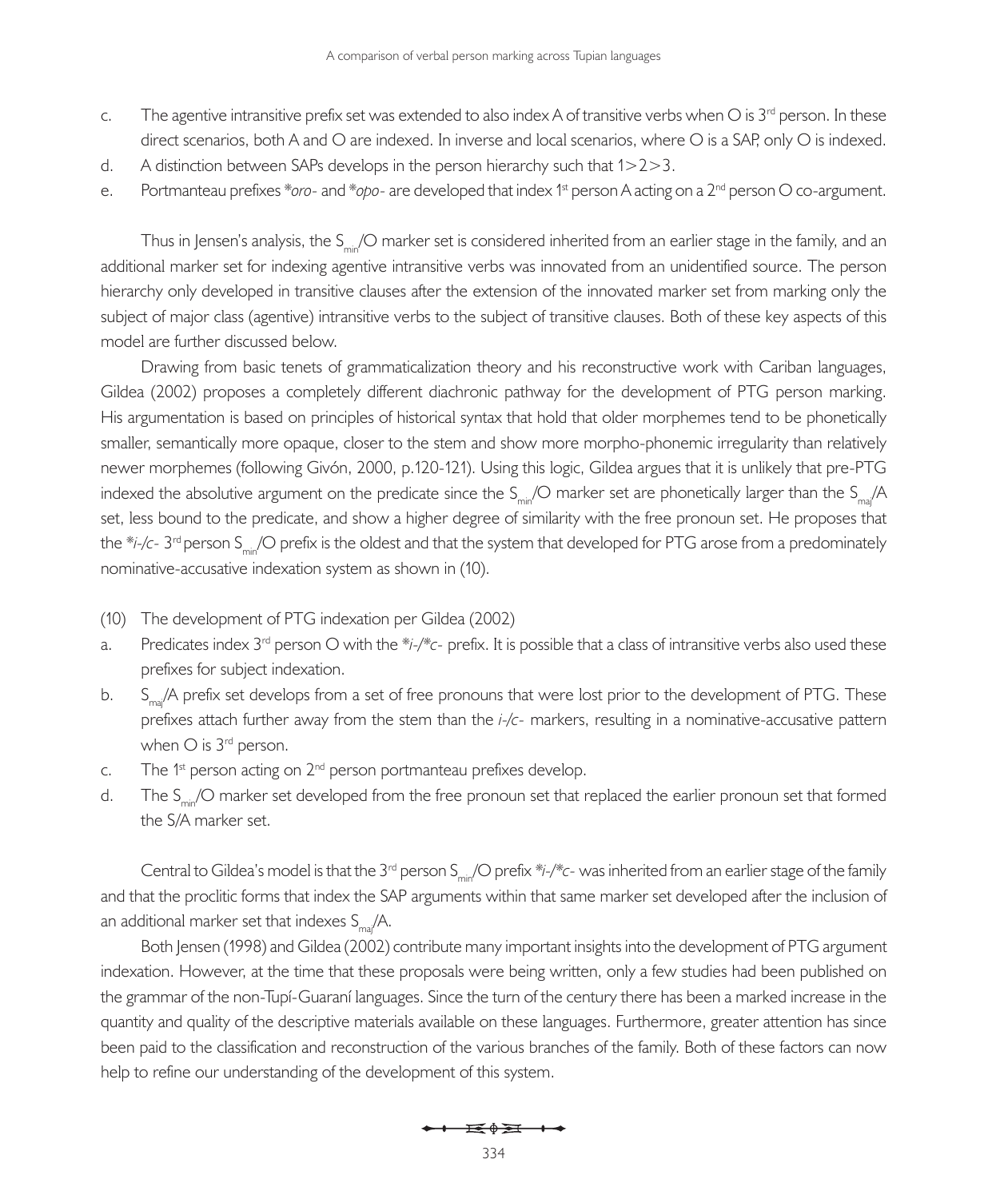# **QUANTITATIVE ANALYSIS OF VERBAL PERSON MARKING PATTERNS**

Since Jensen (1998) and Gildea (2002) propose quite different indexation systems for the early stages of the Tupian family before the development of PTG, a logical starting place for a discussion on the development of this system would be to examine the observed distribution of verbal argument marking patterns in the modern languages. One straightforward technique for this is the application of the parsimony principle to discrete typological data in order to reconstruct the ancestral state of these features over a given phylogenetic tree. A parsimony-ased comparative analysis considers that the best model for evolutionary development is the one that requires the least amount of changes needed in order to fully account for the observed data (Fitch, 1971). While languages surely develop in ways that are not always the most parsimonious, the simplest possible model is a reasonable place to begin the discussion. From there, any developments within the family that diverge from the most parsimonious scenario should be supported by additional evidence and argumentation (Cysouw, 2009).

A comparative phylogenetic analysis of the development of verbal person markers was carried out over the two discussed classificatory hypotheses using a parsimony reconstruction model. The languages shown in Table 1 were sampled for this analysis<sup>16</sup>.

| $I$ a $U$ ic $I$ . Lai iguage Jai $II$ ipie. |               |                           |
|----------------------------------------------|---------------|---------------------------|
| Language                                     | <b>Branch</b> | Sources                   |
| Karitiana                                    | Arikém        | Everett 2006, Storto p.c. |
| Awetí                                        | Awetí         | Borella 2000, Drude p.c.  |
| Juruna (Yudja)                               | <b>Juruna</b> | Fargetti 2001, Lima 2008  |
| Xipaya                                       | <b>Juruna</b> | Rodrigues 1995            |
| Sateré-Mawé                                  | Mawé          | <b>Silva 2010</b>         |
| Gavião                                       | Mondé         | Moore 1984, p.c.          |
| Suruí (Paiter)                               | Mondé         | Van der Meer 1985         |
| Mundurukú                                    | Mundurukú     | Gomes 2006, Picanço p.c.  |
| Karo (Arara)                                 | Ramarama      | Gabas 1999                |
| Makurap                                      | Tuparí        | Braga 2005                |
| Mekens (Sakurabiat)                          | Tuparí        | Galucio 2001              |
| Wayoró (Ajurú)                               | Tuparí        | Nogueira 2011             |
| Tapiete                                      | Tupí-Guaraní  | González 2005             |
| Nheengatú                                    | Tupí-Guaraní  | <b>Cruz 2011</b>          |
| Emerillon                                    | Tupí-Guaraní  | <b>Rose 2011</b>          |
| Kamayurá                                     | Tupí-Guaraní  | Seki 2000                 |
|                                              |               |                           |

Table 1. Language Sample.

<sup>16</sup> Three important factors were considered when constructing the language sample: genealogical diversity, geographic spread and the availability of materials. Since the target sample is composed entirely of members from a single language family, representatives of as many different clades of that family tree as possible were selected. Given the ten branches of the Tupian family presented in Rodrigues (1999), at least one member of each branch is included in the sample with the exception of Puruborá, for which little grammatical data is available (Galucio, 2005; Monserrat, 2005). Since the development of the person markers within the Tupí-Guaraní branch of the family has been thoroughly studied and discussed, this branch has not been densely sampled, but rather, only a few representative languages from different geographically widespread subgroups of the branch have been included.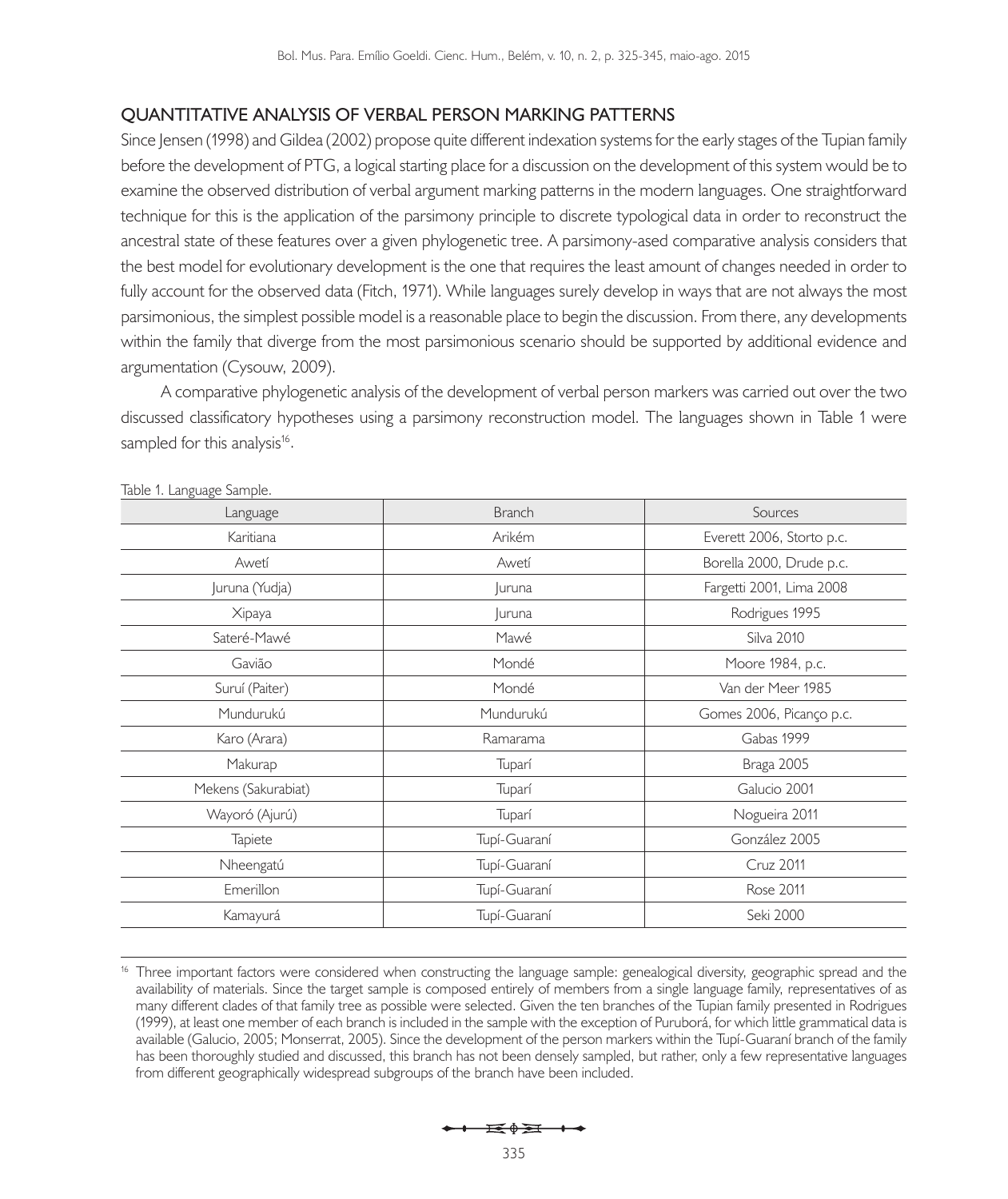The analysis was implemented using the Mesquite software package (Maddison; Maddison, 2011). Each language was given a general typological feature value based on the arguments that are indexed in independent transitive clauses and the alignment of the marker sets used with the major class of intransitive verbs. For the analysis using the expert classification shown in Figure 1, the values for each branch were given based on the majority consensus of the languages from that branch in the sample. A side by side comparison of the analysis applied to both classifications can be seen in Figure 3, including the reconstructed values for intermediate nodes of the tree.

The analysis applied to the ASJP classifications (Figure 3, right) clearly reconstructs an absolutive indexation pattern for Proto-Tupí. However, the topology of the expert classification (Figure 3, left) makes it impossible to resolve a single pattern using purely independent clause data. This may be partly due to the way in which the data are coded, since each language is given only a single typological characterization. This method of coding is often used in typological databases, but a number of details that may be historically informative are lost so that each language can fit into a pre-established category. The analysis also differs between classifications regarding the point in the family history that the hierarchical marking pattern developed, with the ASJP classification positing its development in the early stages of the expansionist group before the diversification of the different branches, with a subsequent loss in the Juruna branch. The analysis applied to the expert classification posits the development of the hierarchical marking pattern after the separation of the Juruna branch from the other expansionist languages (Monserrat; Soares, 1983).

An alternative approach to coding is to allow each language to be coded for the alignment of the different marker sets used in independent clauses. Under this coding scheme, a language like Mundurukú that has one set of markers that indexes A and S<sub>mai</sub> and another set that indexes O and S<sub>min</sub> is coded as having two observed states—an S/A marker set and a S/O marker set—rather than a single state 'Hierarchical'. The Mundurukú imperfective construction that only indexes the O argument is not considered in this analysis since it uses the same marker set as the unmarked perfective construction. This alternative analysis is shown in Figure 4.

Using the alternative coding scheme based on marker sets, the ASJP classification again reconstructs an absolutive marker set for Proto-Tupí, while the analysis of the expert classification does not allow for a single state to be reconstructed for Proto-Tupí due to the tree topology. The analysis applied to both classifications reconstructs an ancestral marker set for the expansionist group that indexes O with the same markers as the minor class of intransitive verbs. As discussed in the following section, traditional comparative method evidence suggests that these two sets are related to each other rather than forming two completely independent sets, albeit having undergone a number of historical developments that obscure their true cognacy.

Some other aspects of the parsimony analysis are inconsistent with what we know from classic comparative method reconstruction, and as such, the analysis should only be considered a preliminary hypothesis on which to base more detailed work<sup>17</sup>. For instance, the marker set-based analysis does not reconstruct multiple marker sets for Proto-Mawetí-Guaraní, largely due to the three marker set system found in Awetí. The parsimony analyses propose different diachronic pathways for the development of the hierarchical marking pattern when the data are treated with the different coding schemes, with Figure 3 proposing a single development that was maintained in

 $17$  It is worth noting that this paper only explores two possibilities for the coding of discrete typological features for the parsimony analysis. A number of other possibilities remain to be examined that may shed further light on these issues, such as the application of these methods to model the evolution of a particular form across different functions.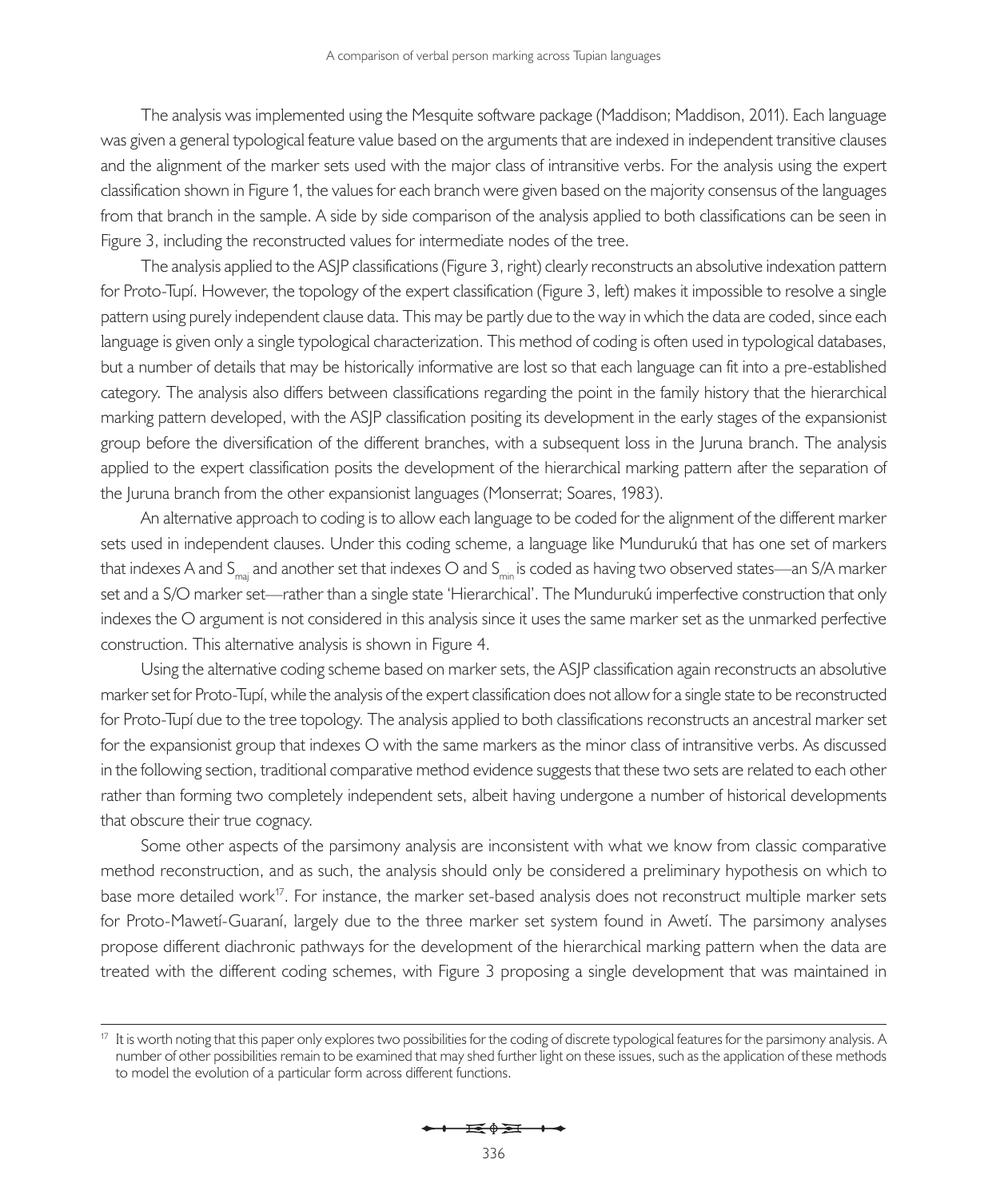

Figure 3. A reconstruction of typological patterns in Tupian argument marking modeled over the expert classification (left) and ASJP classification (right) using maximum parsimony.

Proto-Mawetí-Guaraní, whereas Figure 4 proposes a development of the system in Mundurukú independent of the development of hierarchical marking found elsewhere. This can be interpreted as showing that the hierarchical pattern of marking developed early on in the expansionist group of languages, but that the marker sets went through a number of different configurations between the ancestor of the expansionist languages and the formation of PTG, with the presence of a single  $S<sub>min</sub>/O$  marker set being maintained throughout this history.

<del>छ≬छ ।∢</del>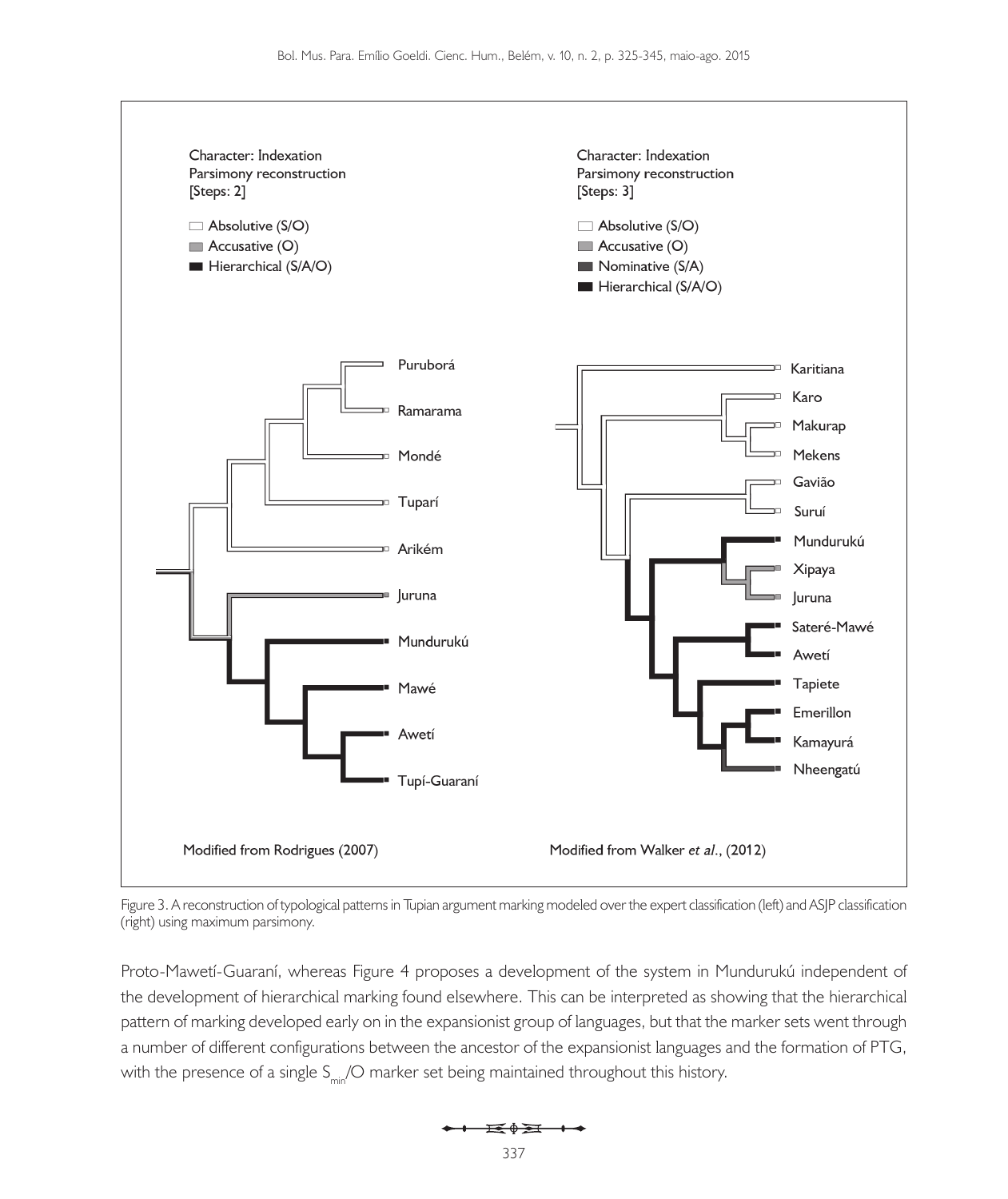

Figure 4. A reconstruction of marker sets used in Tupian argument marking modeled over the expert classification (left) and ASJP classification (right) using maximum parsimony.

# **ON THE COGNACY OF FORMS WITHIN MARKER SETS**

The different marker sets that occur in the languages of the sample are presented in Table 2. The arguments indexed by each marker set are indicated. Certain allomorphies are simplified for ease of comparison, and reconstructed forms from Jensen (1998) are given for Proto-Tupí-Guaraní as well as those for Proto-Tupí from Rodrigues and Cabral (2012). The reconstruction of PTG marker sets in Schleicher (1998) are largely congruent with those in Jensen (1998). The 1>2 portmanteau morphemes present in many Mawetí-Guaraní languages are not included for the sake of space. The markers that are likely cognates with the reconstructed Proto-Tupí forms are indicated in **bold,** based on the forms identified in Rodrigues and Cabral (2012, p.543). Additional provisional cognate judgments are made by the author following systematic sound correspondences identified in Rodrigues (2007) when those languages were not included in the former study.

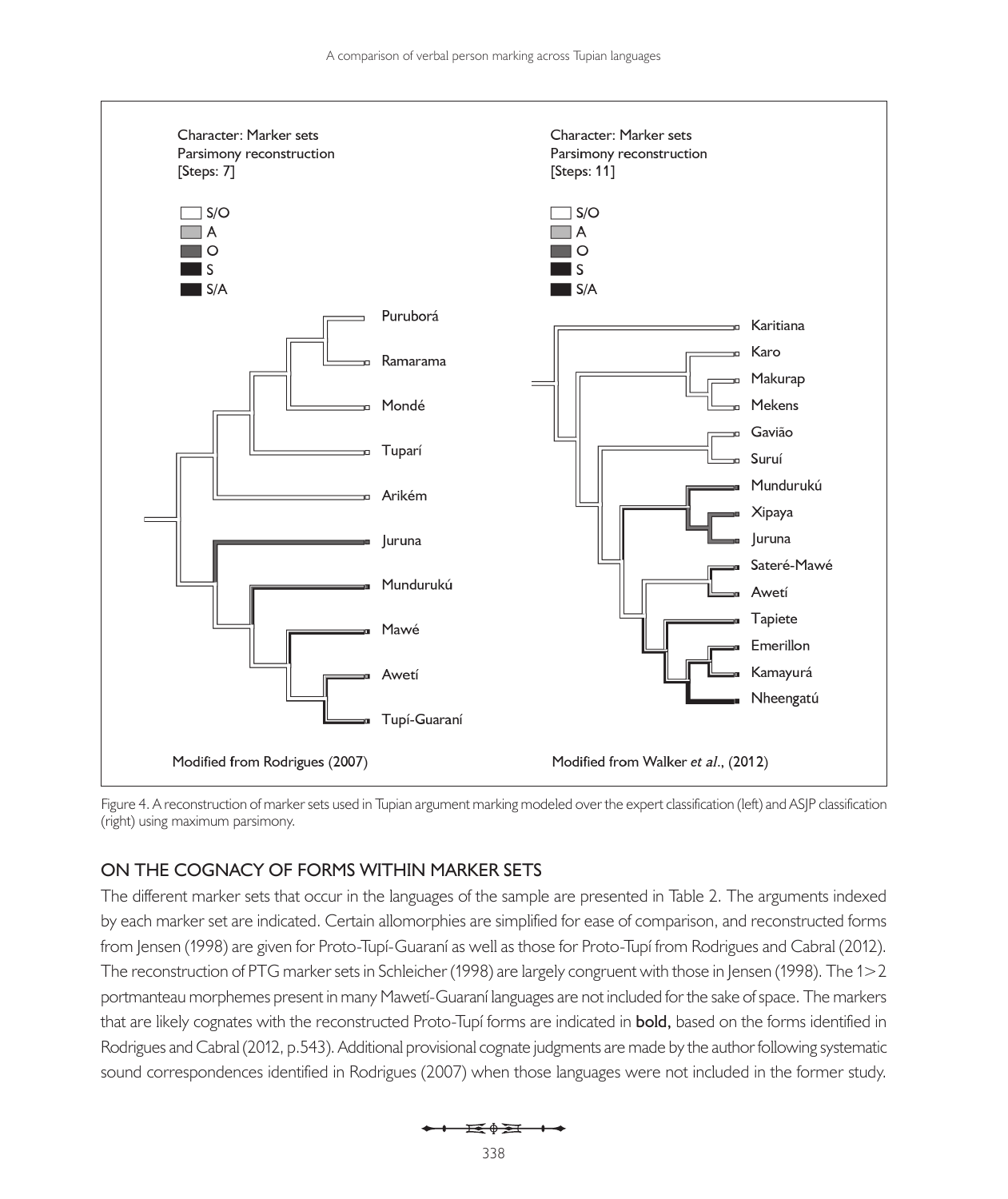| 3p1            | $\sim$                         | $\mathbf{I}$         | $\overline{\mathfrak{a}}$ | $tá$ ? $=$ | $=$ dep        | $e = / -$                      | tejat-                                                                 | te-/ n-/ ndeat- | $(i)$ se= / abidai=     | $\mathbf{I}$ | $_0^2$                     |                        | $\mathbf{I}$ | iPatu-    | $wej(t)$ -    | $t$ / i-           | ó                   | $\stackrel{\mathsf{L}}{\ast}$ | $*i-$ / c-/t-       | $\stackrel{\mathsf{L}}{\diamond}$ | $O - /$ WV-         | $y(V) - / h(i)$ | $\circ$             | $i - 1t - 1$       | $\mathring{\circ}$  | $i - 1$                                   | tau-               | ó                |
|----------------|--------------------------------|----------------------|---------------------------|------------|----------------|--------------------------------|------------------------------------------------------------------------|-----------------|-------------------------|--------------|----------------------------|------------------------|--------------|-----------|---------------|--------------------|---------------------|-------------------------------|---------------------|-----------------------------------|---------------------|-----------------|---------------------|--------------------|---------------------|-------------------------------------------|--------------------|------------------|
| 2p1            | $=$ ej                         | $\dot{\overline{a}}$ | ف<br>E                    | $mej =$    | $karo =$       | $eki =$                        | ejat-                                                                  | ñdzat-          | $es(se) =$              | ese-         | $e$ pe $=$                 | $\frac{1}{\mathbf{e}}$ | ewe-         | φ         | pej(t)-       | PePi-              | PePi-               | $+$ pe-                       | $*$ pé=             | *peje-                            | $\gtrsim$           | $\gtrsim$       | ģ                   | pe=                | ģ-                  | $\overset{\circ}{\underline{\mathsf{p}}}$ | ģ-                 | ġ                |
| 1pl.excl       | $*$ or $e=$                    | ita-                 | $\dot{q}$                 | $toj =$    | té=            | $te =$                         | ose-                                                                   | ote-            | $uI(u)$ =               | use-         | otfe=                      | otfe=                  | uru-         | uru-      | ozoj(t)-      | 020-               | 020-                | *oro-                         | $*$ oré=            | *oro-                             | $0 - 1 - ha$        | $ir(i)-$ -ha    | oro-                | $ore =$            | oro-                | ore-                                      |                    |                  |
| 1pl.incl       | $=5$                           | ÷                    | pa-                       | $pa(n) =$  | $\overline{5}$ | $\overline{k}$ i=              | ż                                                                      | \$              | $s(e) =$                | se-          | $\frac{\parallel}{\sigma}$ | $wuj =$                | wa-          | á         | $t$ i $(t)$ - | kaj-               | kaj-                | $\frac{1}{\ast}$ ja-          | $*j$ ané $=$        | *jere-                            | $\frac{1}{\alpha}$  | ñand(V)-        | $\frac{1}{\sigma}$  | jene=              | $\frac{1}{5}$       | node-/köde-                               | $\frac{1}{\alpha}$ | jane-            |
| 3sg            | $\sim$                         | ı                    | $ci-1$ saa-               | đ          | $a7 = / 10a =$ | $\stackrel{\text{  }}{\oplus}$ | $\frac{1}{2}$ / -i                                                     | te-/n-/ndeke-   | $\overline{\mathbb{L}}$ | $\mathbf I$  | $_0^2$                     |                        | <u>. т</u>   |           | wej(t)-       | $t$ -/ $i$         | ó                   | $\frac{1}{2}$                 | $*_{-} / c - / t -$ | $\frac{1}{2}$                     | $O-$ /wV-           | $\mathbf{r}$    | ó                   | $i - 1 + 1 - 1$    | ó                   | $i - 1$ t-                                | Б                  | $i-1$ / S-       |
| 2sg            | $\overset{\text{II}}{\bullet}$ | á                    | ώ                         | ώ          | له             | ⊎                              | ώ                                                                      | ه               | —<br>e= /               | ώ            | $\stackrel{  }{\bullet}$   | ⊪                      | ώ            | ه         | Pe(t)-        | م<br>م             | ەم                  | $*$ ere-                      | $*n\acute{e}$ =     | $\overset{\mathbf{L}}{\ast}$      | ndV-                | ndV-            | ere-                | $ne =$             | ere-                | $d$ e-                                    | Ļφ                 | ne−              |
| $\frac{58}{5}$ | $\overline{\bullet}$           | 4                    | ò                         | ò          | ő              | $\overline{\bullet}$           | $\stackrel{\scriptscriptstyle\shortparallel}{\scriptscriptstyle\circ}$ | $0 - 7$ m-      | $\mathrel{\mathop:}{=}$ | ь            | $\overline{\mathsf{o}}$    | $\overline{\bullet}$   | á            | ś         | $a(t)$ -      | $i(t)$ -           | a(j)-               | $\overset{1}{\sigma}$         | ∗tfé=               | $\dot{\mathbf{y}}$                | ά                   | J(V)-           | á                   | ⊫.                 | á                   | ώ                                         | φ                  | se-              |
| Set            | S/O                            | $\frac{1}{2}$        | S/O                       | S/O        | S/O            | S/O                            | S/O                                                                    | S/O             | $S_{\text{min}}/O$      | $\bigcirc$   | $S_{mag}$ /A               | $S_{\text{min}}/O$     | $S_{mag}$ /A | $S_{min}$ | ⋖             | $S_{\text{min}}/O$ | $S_{\overline{m}a}$ | $S_{mag}$ /A                  | $S_{min}/O$         | $SO_{\text{dep}}$                 | $S_{\text{mag}}$ /A | $S_{min}$ O     | $S_{\text{mag}}$ /A | $S_{\text{min}}/O$ | $S_{\text{mag}}$ /A | $S_{min}/O$                               | $S_{mag}$ /A       | $S_{\text{min}}$ |
| <b>Branch</b>  |                                | Arikém               | Mondé                     | Mondé      | Ramarama       | Tuparí                         | Tuparí                                                                 | Tupari          | Juruna                  | Juruna       | Mundurukú                  |                        | Mawé         |           | Awetí         |                    |                     | Tupí-Guaraní                  |                     |                                   | Tupí-Guaraní        |                 | Tupí-Guaraní        |                    | Tupí-Guaraní        |                                           | Tupí-Guaraní       |                  |
| Language       | Proto-Tupí                     | Karitiana            | Gavião                    | Suruí      | Karo           | Makurap                        | Mekens                                                                 | Wayoró          | Juruna                  | Xipaya       | Mundurukú                  |                        | Sateré-Mawé  |           | Awetí         |                    |                     | PTG                           |                     |                                   | Tapiete             |                 | Kamayurá            |                    | Emerillon           |                                           | Nheengatú          |                  |

Table 2. A summary of Tupian verbal person marker sets. Tupian verbal person marker sets.Table 2. A summary of

+ ★◆★ + ◆

339

# Bol. Mus. Para. Emílio Goeldi. Cienc. Hum., Belém, v. 10, n. 2, p. 325-345, maio-ago. 2015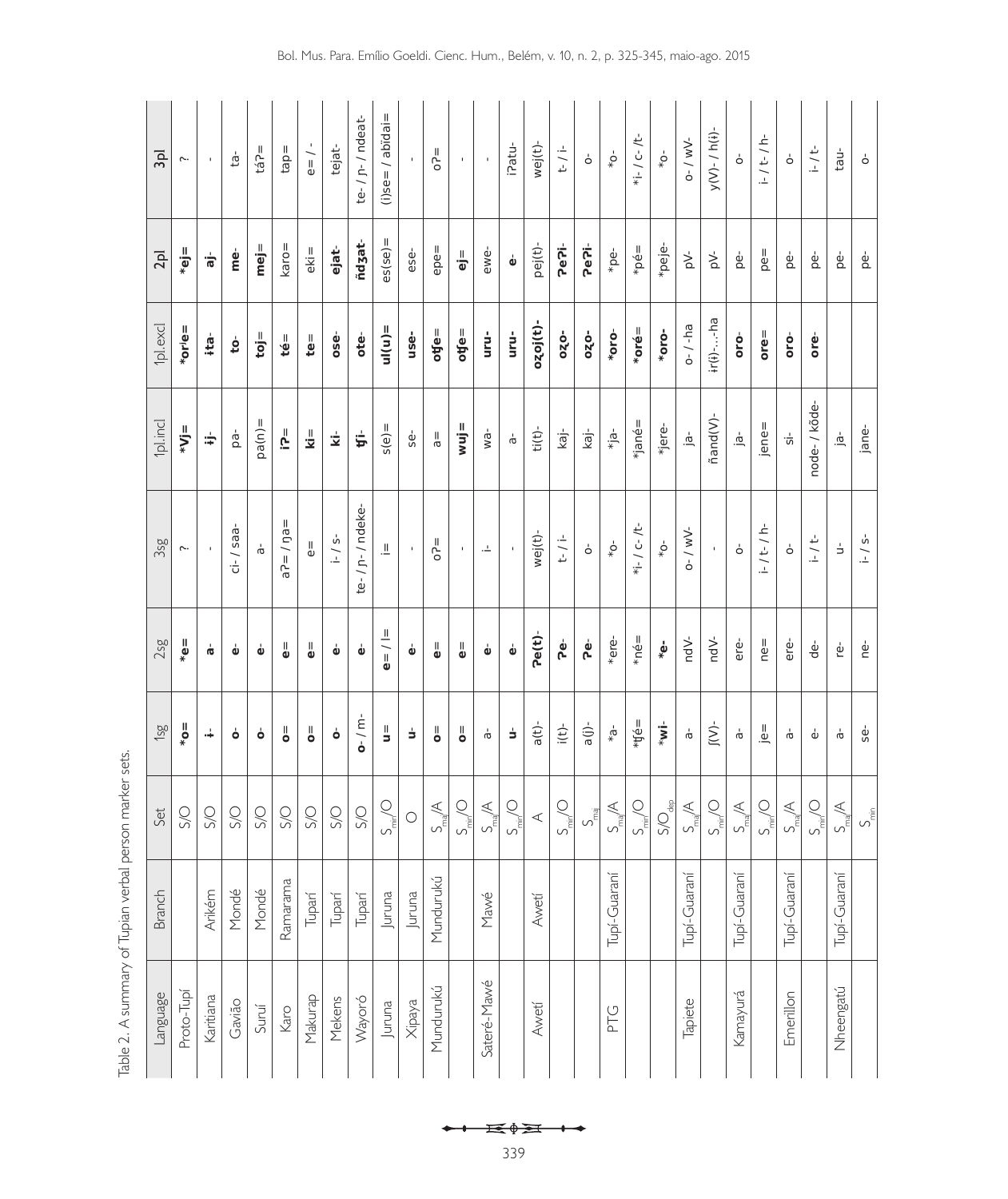A number of important observations can be made about the retention and innovation of forms within the marker sets. First, of the expansionist subgroup of languages, Mundurukú is the only language outside of Mawetí-Guaraní to have distinct forms that index A in transitive clauses:  $o = 3^{rd}$  person,  $a = 1^{st}$  person plural inclusive and  $epe = 2^{nd}$  person plural. None of these forms appear cognate with the reconstructed Proto-Tupí forms in Table 2, suggesting that they are innovations. Likely cognates of these forms are maintained in the marker sets reconstructed for PTG S<sub>ma</sub>/A set: *o*corresponding to  $o$ *?*= is retained in the 3<sup>rd</sup> person, and *pe*-corresponding to  $epe$  = is retained in the 2<sup>nd</sup> person plural. This suggests a continuous diachronic development of a distinction between A and O retained from a common ancestor. Interestingly, forms similar to *epe=* occur as 2nd person plural free pronouns in many Mawetí-Guaraní languages but not in Mundurukú, where the free pronoun is ejdzu.

Other forms in the Mundurukú Set I markers were extended from the older Set II markers, which are cognate with the Proto-Tupí forms. The reanalysis of these retained forms for 1st and 2<sup>nd</sup> persons singular and 1st person plural exclusive as S<sub>ma</sub>/A markers suggests that the distinction between Set I and Set II forms developed gradually over multiple stages in the family history. An alternative hypothesis where all the innovative forms seen in Proto-Mawetí-Guaraní S<sub>mai</sub> and A markers were also innovated in pre-Mundurukú and then partially replaced by reanalysis of the Set II forms does not appear to be supported by the available evidence.

The lack of clear cognacy between the Proto-Tupí S/O proclitics as reconstructed in Rodrigues and Cabral (2012) and the PTG S<sub>min</sub>/O proclitics as reconstructed in Jensen (1998) can be attributed to the development of the free pronouns in PTG. The S/O markers in dependent clauses in PTG (Jensen's Set 3) are true reflexes of the reconstructed Proto-Tupí absolutive marker set, at least in the singular (Rodrigues, 1985, p.380; Jensen, 1998, p. 574). In main clauses, the indexing function of the Proto-Mawetí-Guaraní O set was replaced in PTG by attaching the independent pronouns to the verb, resulting in phonologically-reduced clitic forms. Drude (pers. comm. 2013) suggests that these clitic forms are not directly cognate with the earlier pronouns because they include an additional morpheme, a stress-bearing "formative element" \**e*18. It is possible that after the addition of the \**e* formative to the free pronouns in pre-PTG, the new stress pattern resulted in the loss of unstressed phonological material. A clear example of this proposed pathway can be seen for the 2nd person singular pronoun: Proto-Mawetí-Guaraní *en* became pre-PTG *ené*, resulting in the PTG  $S_{min}/O$  marker  $n\acute{e}$  = . The other non-3<sup>rd</sup> person pronouns developed along similar lines.

The fact that the S<sub>min</sub>/O marker set in PTG can be traced to a development after the separation of Mawé, Awetí and Tupí-Guaraní into their respective branches provides support for the claim in Gildea (2002) that these proclitics developed later than the 3<sup>rd</sup> person prefix *i-/c*- of the same set. When examining the marker sets across the whole family, the 3<sup>rd</sup> person S<sub>min</sub>/O form \*/- in PTG does indeed appear to be a retention from an earlier stage of development in the family. For example, 3<sup>rd</sup> person *i*- is found in the Tuparí language Mekens, and a similar proclitic form *i* = is used to index  $3^{rd}$  person arguments in certain focus constructions in Karo (Gabas 1999, p.122-125). This form is also found in Juruna.

#### **DISCUSSION**

The analysis presented above allows for a refinement of our understanding of the developments that took place in the person marking system of Tupian verbs, particularly among the expansionist group of languages. The first step in the

<sup>18</sup> Schleicher (1998, p. 240-243) analyzes this *e* morpheme as an accusative case suffix. Drude; Meira (pers. comm. 2013) refer to this morpheme as 'Hemmauer's e' due to it first being recognized by Roland Hemmauer during an informal discussion.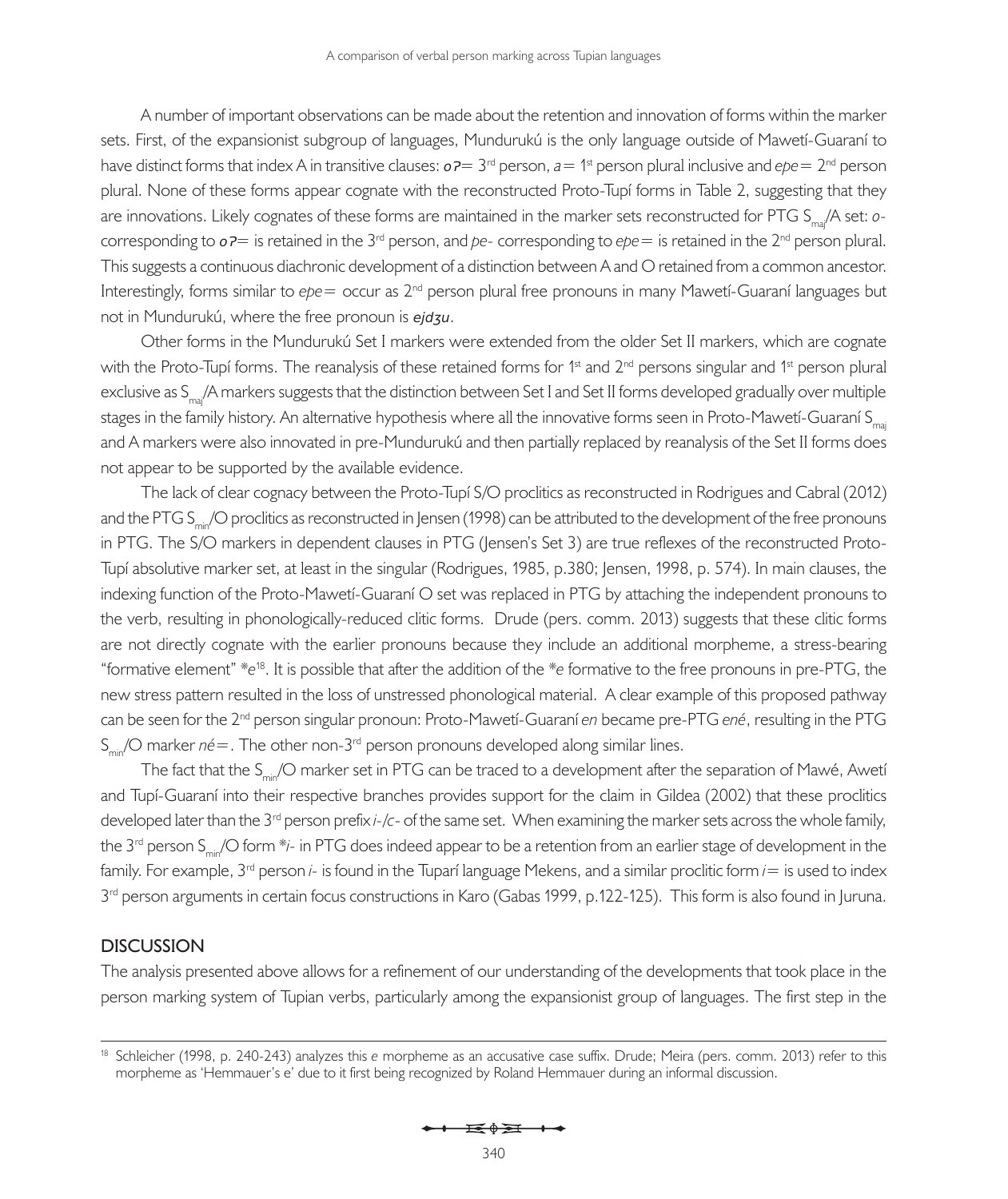development of the marking patterns in the expansionist languages was a restriction of the use of the originally absolutive marker set for indexing the subject of intransitive verbs. This restriction is retained in the Juruna branch of the family, where Xipaya does not index any intransitive subjects and Juruna only indexes those of a minor class of intransitive verbs. This restriction can also be seen in the Mundurukú imperfective construction.

Due to differing classifications regarding the relation of the Juruna and Mundurukú branches, it is difficult to ascertain whether this restriction on intransitive indexation predated the development of the person hierarchy. However, no forms in Juruna have been identified as cognate to the forms that distinguish the marker sets in Mundurukú, suggesting that the expert classification may more accurately portray the relationship of these groups to one another than the ASJP classification. Based solely on the analysis of the expert classification, it is clear that the restriction of intransitive indexation arose before the development of the person hierarchy as a condition on transitive indexation.

As mentioned above, some of the innovative forms in Mundurukú have cognate forms in the marker set that indexed  $S_{\text{max}}/A$  in PTG ( $2^{\text{nd}}$  person plural,  $3^{\text{rd}}$  person). It is still unclear whether there existed cognates in PTG of the innovative *a*= in Mundurukú 1st person plural inclusive Smaj/A marking (with the 1st person marker \**a*- being a possible candidate). As yet, there is no strong hypothesis for how these innovative forms arose. However, notice that the plural person markers reconstructed for Proto-Tupí by Rodrigues and Cabral (2012) shown in Table 2 all include the glide /j/, either as the onset of the last syllable, as in  $ofe = '1$ pl.excl', or as the coda of the monosyllable forms, as in  $Vj = '1$ pl.incl' and *ej*= '2pl'. Also note that for the first person exclusive form and the second person plural form, the initial vowel of the marker corresponds to the singular form,  $o=$  and  $e=$ , respectively. This could suggest a four-term person marking system may have existed at some point in the history of the Tupian languages, much like that found in many Cariban, Northern Jê, Matacoan and Aymaran languages. It is possible that the glide element results from a putative plural marker that fused with the person marker to express the plural form. A similar argument is made for the development of the person markers and free pronouns in the Tuparí branch by Galucio and Nogueira (2012), where they reconstruct the plural marker \*-*jat,* resulting in synchronic forms such as *ejat*- in Mekens for second person plural. If this is indeed the case for the family in general, it could be possible that the *a=* marker found in Mundurukú is a reflex of the heretofore unidentified 1<sup>st</sup> person plural inclusive person marker before the accretion of the additional plural element. Such a diachronic pathway can help to explain the difficulty in identifying clear reflexes of this reconstructed form in the daughter languages (Rodrigues; Cabral 2012, p. 544). While clearly speculative at this point, such a hypothesis deserves further examination.

Gildea (2002) suggests that innovative forms found in PTG arose through the cliticization of a set of free pronouns that were later lost before the formation of PTG. If at some point in the history of the family there did exist a set of free pronouns that developed into the S<sub>ma</sub>/A prefix set in PTG, it would be expected that reflexes of this set could be found in the free pronouns of the languages that did not develop a set of S<sub>ma</sub>/A marking prefixes, as in the Arikém, Tuparí, Mondé, Ramarama and Juruna branches. Free pronouns of selected members of these branches are given in Table 3.

As can be seen by comparing the free pronouns shown in Table 3 with the prefix/proclitic sets in Table 2 for the same languages, the bound sets appear to be phonologically reduced forms deriving from the free pronoun sets rather than representing a separate diachronic development, with  $3<sup>rd</sup>$  person forms being notable exceptions. The free pronouns and proclitic set in Proto-Tupí as reconstructed in Rodrigues and Cabral (2012) also maintain the same distinction in the sense that the latter are phonologically reduced forms of the former. At present, there still does not seem to be a clearly identifiable source for the innovated forms that index  $S_{\text{maj}}$  and A in the expansionist languages that mark such arguments.

 $\overline{\phantom{a}}$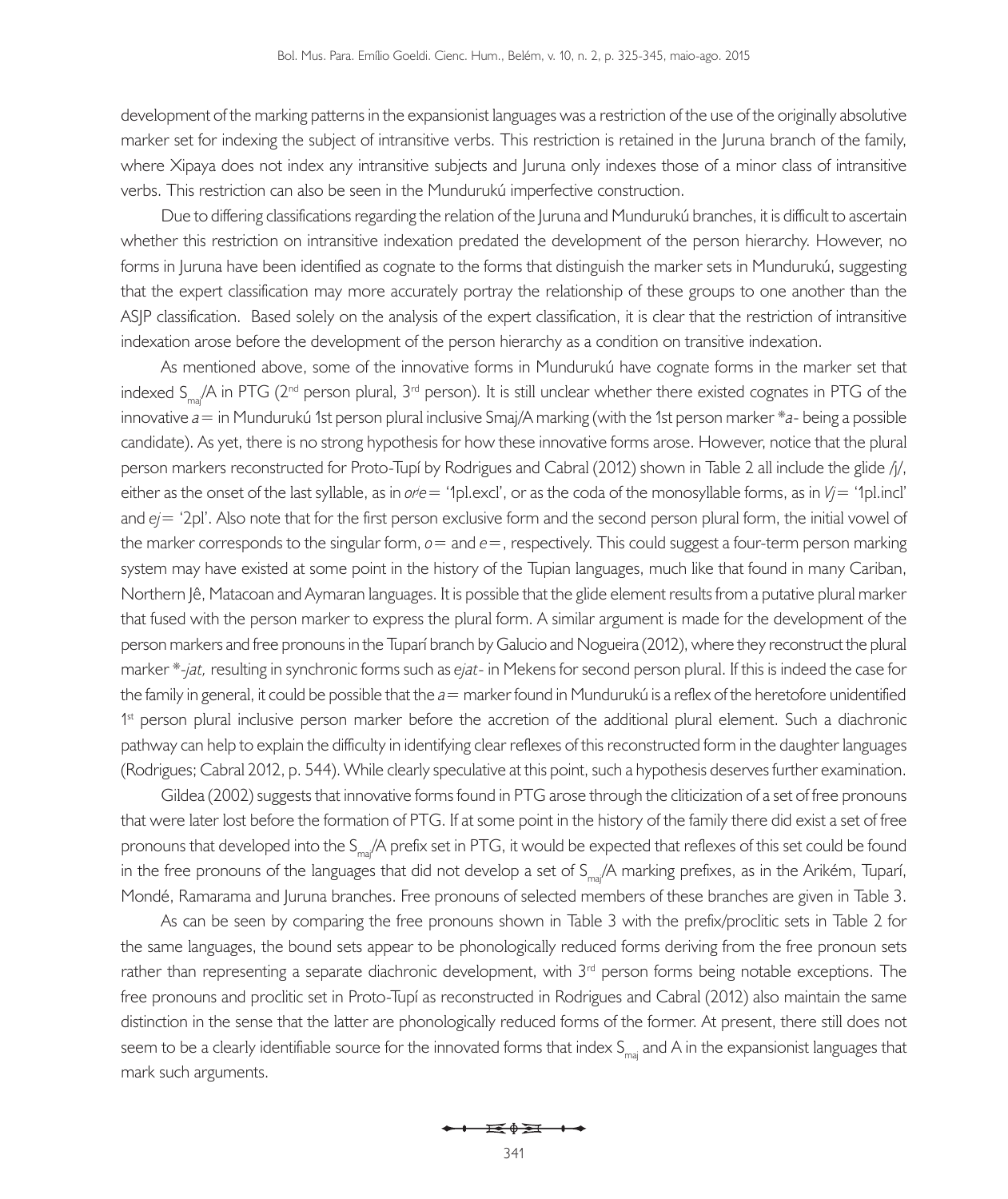|               |               |          | <u>.</u> |       |          |           |       |        |
|---------------|---------------|----------|----------|-------|----------|-----------|-------|--------|
| Language      | <b>Branch</b> | 1sg      | 2sg      | 3sg   | 1pl.incl | 1pl.excl  | 2pl   | 3pl    |
| Karitiana     | Arikém        | in       | ãn       |       | itfa     | ita       | aʧa   |        |
| <b>Mekens</b> | Tuparí        | õt       | ět       | te    | kise     | ose       | ejat  | tejat  |
| Suruí         | Mondé         | oen      | een      | xien  | paen     | tojen     | méjen | táen   |
| Karo          | Ramarama      | õn       | ěn       | at/na | i?tə     | té        | ka?to | tap    |
| <b>Juruna</b> | <b>Juruna</b> | $(u)$ na | ena      | amï   | SÍ       | (ulu?)udí | esí   | anïdai |

Table 3. Free pronouns in some non-TG Tupian languages.

## **CONCLUSIONS**

The diversity of different verbal argument marking patterns across the Tupian language family provides an interesting case study for the application of both computational and traditional techniques to make inferences about the morphosyntactic diachrony of a language family. The parsimony analyses tend to support the claim that Proto-Tupí originally had a system of indexation that marked absolutive arguments on the predicate. From there, the system began to change in the languages that spread outwards from Rondônia, while the branches that remained in Rondônia maintained the absolutive pattern. Early on in the history of the expansionist group of languages there was a restriction on the indexation of intransitive subjects with the ancestral marker set, resulting in the indexation of only the O argument in Xipaya and Mundurukú imperfective constructions and the indexation of both  $O$  and  $S_{min}$  in Juruna. The hierarchical pattern found in the Mundurukú and Mawetí-Guaraní branches is the result of a single gradual development due to the retention of cognate forms across these groups that are not found elsewhere in the family. The PTG  $S_{min}/O$  markers then developed from a reanalysis of the free pronouns into verbal proclitics resulting from the addition of the formative element \**e*.

While much work remains to be done on the reconstruction of Tupian phonology and grammar, this paper has confirmed some previous proposals on the earlier stages of development of the verbal argument marking system while putting forth some novel ideas on when and how these changes developed. These proposals highlight the importance of including both classificatory hypotheses and data from a wide range of languages in future work on the morphosyntactic reconstruction within the Tupian language family.

## **ACKNOWLEDGEMENTS**

I would like to acknowledge the support of the Languages in Contact research group in Nijmegen funded by grants from the European Research Council and Dutch Royal Academy of Sciences (KNAW) awarded to Pieter Muysken. Thanks go to the Tupian experts who enthusiastically discussed their languages of study with me, notably Aline da Cruz, Sebastian Drude, Vilacy Galucio, Hebe González, Suzi Lima, Denny Moore, Gessiane Picanço, Françoise Rose and Luciana Storto. The paper was substantially improved thanks to comments from the editors and one anonymous reviewer, as well as Mily Crevels, Michael Cysouw, Rik van Gijn, Harald Hammarström, Sérgio Meira and Pieter Muysken. However, those mentioned do not necessarily share the views adopted in this paper, and all errors are my own.

#### **REFERENCES**

BORELLA, Cristina de Cássia. **Aspectos morfossintáticos da língua Awetí (tupi)**. Universidade Estadual de Campinas, 2000.

BRAGA, Alzerinda de Oliveira. **Aspects morphosyntaxiques de la langue Makurap/Tupi**. Université de Toulouse -- Le Mirail, 2005.

$$
\leftarrow \leftarrow \rightarrow \rightarrow
$$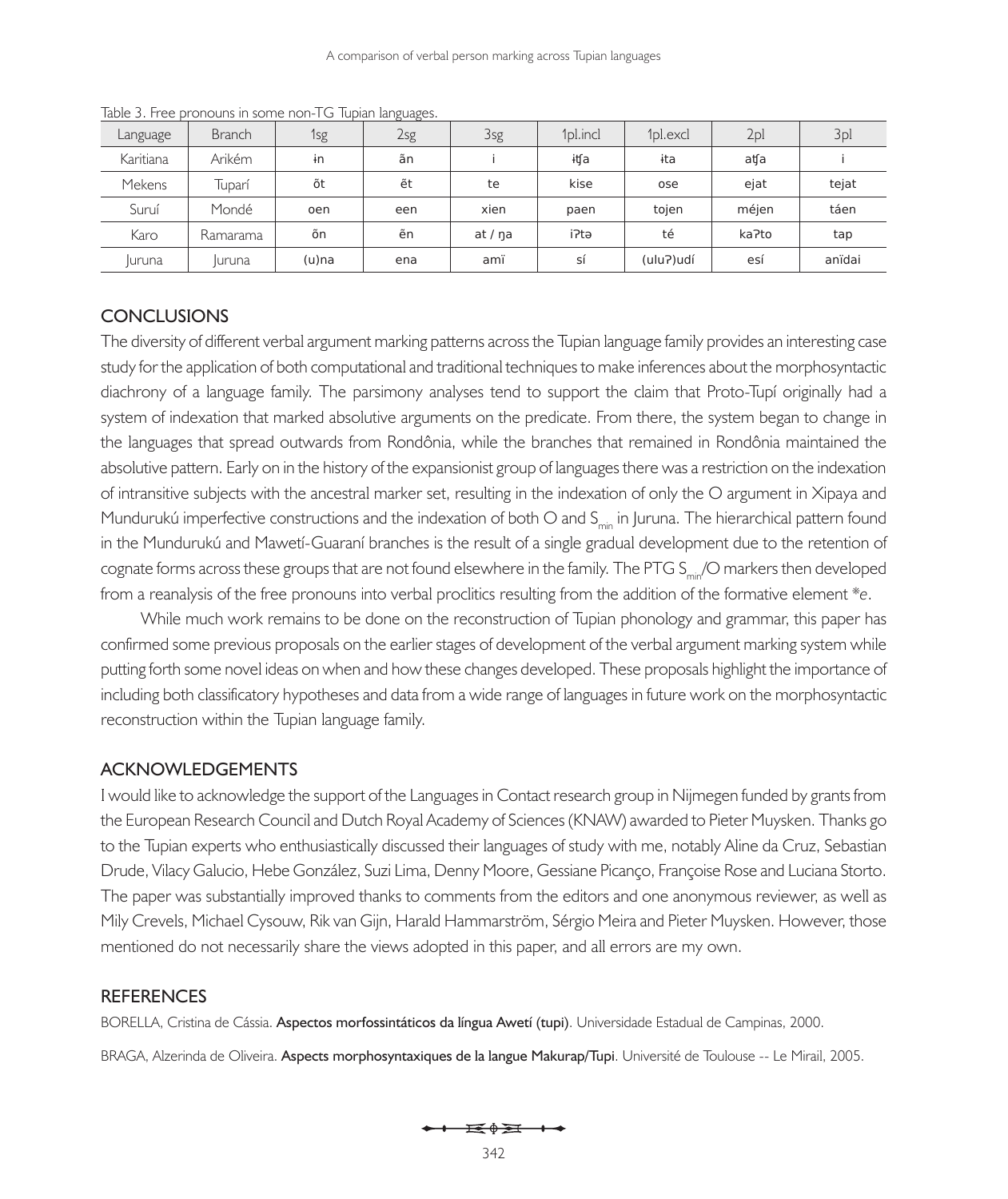CABRAL, Ana Suelly Arruda Câmara. Natureza e direções das mudanças de alinhamento ocorridas no tronco Tupí. *In*: QUEIXALÓS, Francesc (Org.). **Ergatividade na Amazônia**. Paris and Brasília: Centre d'études des langues indigènes d'Amérique and the Laboratório de Línguas Indígenas, 2002, v. 1, p. 5-7.

COMRIE, Bernard. **Language Universals and Linguistic Typology: Syntax and Morphology**. 2 ed. Oxford: Blackwell, 1989.

CORRÊA-DA-SILVA, Beatriz Carretta. **Mawé/Awetí/Tupí-Guaraní**: Relações linguísticas e implicações históricas. Universidade de Brasília, 2010.

CRUZ, Aline da. **Fonologia e gramática do Nheengatú**: A língua geral falada pelos povos Baré, Warekena e Baniwa. Amsterdam: Vrije Universiteit, 2011.

CYSOUW, Michael. Reconstruction of morphosyntactic function: Nonspatial usage of spatial case marking in Tsezic. **Language**, v. 85, n. 3, p. 588-617, 2009.

DIXON, Robert M W. **Ergativity**. Cambridge: Cambridge University Press, 1994.

DRUDE, Sebastian. "Derivational verbs" and other multi-verb constructions in Awetí and Tupí-Guaraní. *In*: AIKHENVALD, Alexandra Y; MUYSKEN, Pieter C (Orgs.). **Multi-verb Constructions**: A View from the Americas. Leiden: Brill, 2011, p. 213-254.

EVERETT, Caleb. **Gestural, perceptual, and conceptual patterns in Karitiana**. Rice University, 2006.

FARGETTI, Cristina Martins. **Estudo fonológico e morfossintático da língua Juruna**. Universidade Estadual de Campinas, 2001.

FOLEY, William A. Semantic Parameters and the Unaccusative Split in the Austronesian Language Family. **Studies in Language**, v. 20, n. 2, p.385-430, 2005.

FITCH, Walter M. Toward defining the course of evolution: minimum change for a specified tree topology. **Systematic Zoology**, v. 20, n. 4, p. 406-416, 1971.

GABAS JR., Nilson. **A grammar of Karo, Tupí (Brazil)**. University of California Santa Barbara: 1999.

GALUCIO, Ana Vilacy. **The morphosyntax of Mekens (Tupi)**. University of Chicago, 2001.

GALUCIO, Ana Vilacy. Puruborá: Notas etnográficas e lingüísticas recentes. **Boletim do Museu Paraense Emílio Goeldi, Ciências Humanas**, v. 1, n. 2, p. 159-192, 2005.

GALUCIO, Ana Vilacy. NOGUEIRA, Antônia Fernanda. Comparative study of the Tupari branch of the Tupian family: contributions to understanding its historical development and internal classification. **Memorias del V Congreso de Idiomas Indígenas de Latinoamérica, 6-8 de octubre 2011, Universidad de Texas.** Austin: University of Texas, 2012

GILDEA, Spike. **On Reconstructing Grammar: Comparative Cariban Morphosyntax**. Oxford: Oxford University Press, 1998.

GILDEA, Spike. Reconstructing Pre-Proto-Tupi-Guarani main clause grammar. *In*: **Atas do I Encontro Internacional do grupo de trabalho sobre línguas indígenas da ANPOLL**. Belém: Universidade Federal do Pará, 2002, v. I, p. 315-326.

GIVÓN, Talmy. Internal reconstruction: As method, as theory. *In*: GILDEA, Spike (Org.). **Reconstructing Grammar: Comparative Linguistics and Grammaticalization**. Amsterdam: John Benjamins, 2000, p. 107-159.

GOMES, Dioney Moreira. **Estudo morfológico e sintático da língua Mundurukú**. Universidade de Brasília, 2006.

GONZÁLEZ, Hebe A. **A grammar of Tapiete (Tupi-Guarani)**. University of Pittsburgh, 2005.

HARRIS, Alice C; CAMPBELL, Lyle. **Historical Syntax in a Cross-linguistic Perspective**. Cambridge: Cambridge University Press, 1995.

HASPELMATH, Martin. Argument indexing: A conceptual framework for the syntactic status of bound person forms. In: BAKKER, Dik; HASPELMATH, Martin (Orgs.). **Languages across Boundaries: Studies in Memory of Anna Siewierska**. Berlin: Mouton de Gruyter, 2013, p.197-225.

 $+$   $\overline{\mathbf{13}}$   $+$   $\overline{\mathbf{24}}$   $+$   $\overline{\mathbf{36}}$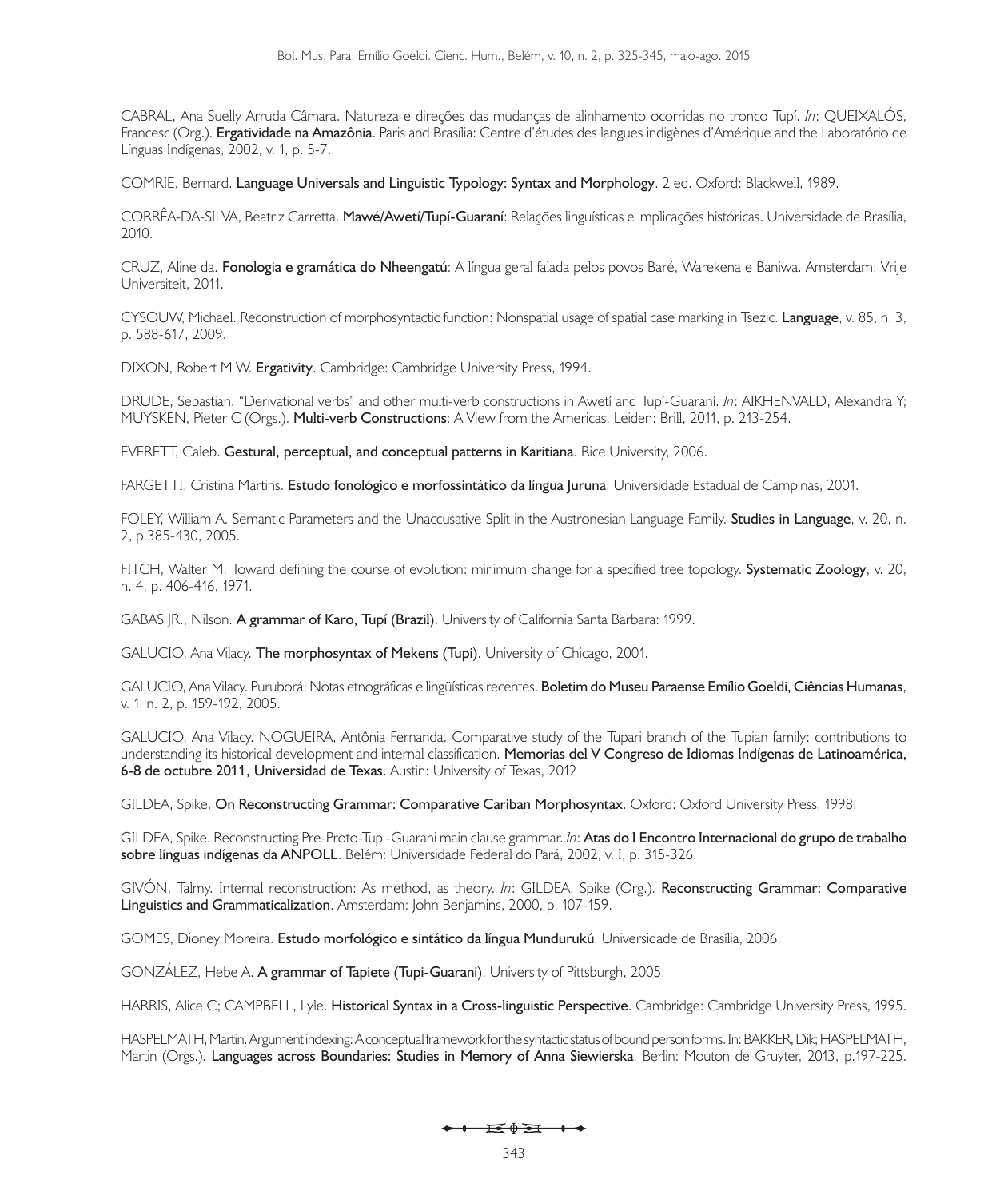HEATH, Jeffrey. Language contact and language change. **Annual Review of Anthropology**, v. 13, p. 367-384, 1984.

HOLMAN, Eric; WICHMANN, Søren; BROWN, Cecil H; VELUPILLAI, Viveka; MULLER, André; BAKKER, Dik. Explorations in automated language classification. **Folia Linguistica,** v. 42, n.2, p. 331-354, 2008.

JENSEN, Cheryl. Cross-referencing changes in some Tupí-Guaraní languages. *In*: PAYNE, Doris L (Org.). **Amazonian Linguistics: Studies in Lowland South American Languages**. Austin: University of Texas Press, 1990, p. 117-158.

JENSEN, Cheryl. Comparative Tupí-Guaraní morphosyntax. *In*: DERBYSHIRE, Desmond C; PULLUM, Geoffrey K (Org.). **Handbook of Amazonian Languages**. Berlin: Mouton de Gruyter, 1998, v. 4, p. 487-618.

JENSEN, Cheryl. Tupi-Guarani. *In*: DIXON, R M W; AIKHENVALD, Alexandra (Orgs.). **The Amazonian Languages**. Cambridge: Cambridge University Press, 1999, p. 125-164.

LAZARD, Gilbert. Transitivity revisted as an example of a more strict approach in typological research. **Folia Linguistica**, v. 36, p.141-190, 2002.

LIMA, Suzi Oliveira de. **A estrutura argumental dos verbos na língua Juruna (Yudja)**. Universidade de São Paulo, 2008.

MADDISON, Wayne P.; MADDISON, David R. **Mesquite: a modular system for evolutionary analysis. Version 2.75**. Available at: <http://mesquiteproject.org>.

MEIRA, Sérgio; DRUDE, Sebastian. Sobre a origem histórica dos "prefixos relacionais" das línguas Tupí-Guaraní**.Cadernos de Etnolingüística**, v.5, n.1, p. 1–30, 2013.

MONSERRAT, Ruth Maria Fonini. Prefixos pessoais em Aweti. **Publicações do Museu Nacional, Série Lingüística III**, 1976.

MONSERRAT, Ruth Maria Fonini. Notícia sobre a língua Puruborá. *In*: RODRIGUES, AryonDall'Igna; CABRAL, Ana Suelly Arruda Câmara (Orgs.). **Novos Estudos sobre Línguas Indígenas**. Brasília: Editora UnB, p. 9-22, 2005.

MONSERRAT, Ruth Maria Fonini; SOARES, Marília Facó. Hierarquia referencial em línguas Tupi. **Ensaios de Lingüística**, v. 9, p.164-187, 1983.

MOORE, Denny. **Syntax of the language of the Gavião Indians of Rondônia, Brazil**. New York University, 1984.

NOELLI, Francisco Silva. As hipóteses sobre o centro de origem e rotas de expansão dos Tupi. **Revista de Antropologia**, v. 39, p. 7-53, 1996.

NOGUEIRA, Antonia Fernanda. **Wayoro ẽmẽto**: Fonología segmental e morfossintaxe verbal. Universidade de São Paulo, 2011.

PAYNE, Doris. The Tupí-Guaraní inverse. *In*: FOX, Barbara; HOPPER, Paul J (Org.). **Voice**: Form and Function. Amsterdam: John Benjamins, 1994, p. 313-340.

RODRIGUES, Aryon D. Morfologia do verbo Tupí. **Letras**, v. 1, p. 121-152, 1953.

RODRIGUES, Aryon D. Classification of Tupi-Guarani. **International Journal of American Linguistics**. v. 24, v.3, p. 231-234, 1958.

RODRIGUES, Aryon D. Evidence for Tupi-Carib Relationships. *In*: MANELIS KLEIN, Harriet E; STARK, Louisa (Orgs.). **South American Indian Languages**: Retrospect and Prospect. Austin: University of Texas Press, 1985, p. 371-404.

RODRIGUES, Aryon D. You and I = neither You nor I: The personal system of Tupinambá. *In*: PAYNE, Doris L (Org.). **Amazonian Linguistics**: Studies in Lowland South American Languages. Austin: University of Texas Press, 1990, p. 393-405.

RODRIGUES, Aryon D. Tupi. *In*: DIXON, R M W; AIKHENVALD, Alexandra (Orgs.). **The Amazonian Languages**. Cambidge: Cambridge University Press, 1999, p. 107-124.

RODRIGUES, Aryon D. As consoantes do Proto-Tupí. *In*: CABRA1, Ana Suelly Arruda Câmara; RODRIGUES, Aryon D (Orgs.). **Línguas e Culturas Tupí**. Campinas: Editora Curt Nimuendajú, 2007, v. 1, p. 167-203.

RODRIGUES, Aryon D; CABRAL, Ana Suelly Arruda Câmara. Tupían. *In*: CAMPBELL, Lyle; GRONDONA, Veronica (Orgs.). **The Indigenous Languages of South Ameica**. Berlin: De Gruyter Mouton, 2012, p. 495-574.

 $+$   $\mathbb{R} \setminus \mathbb{R}$   $+$